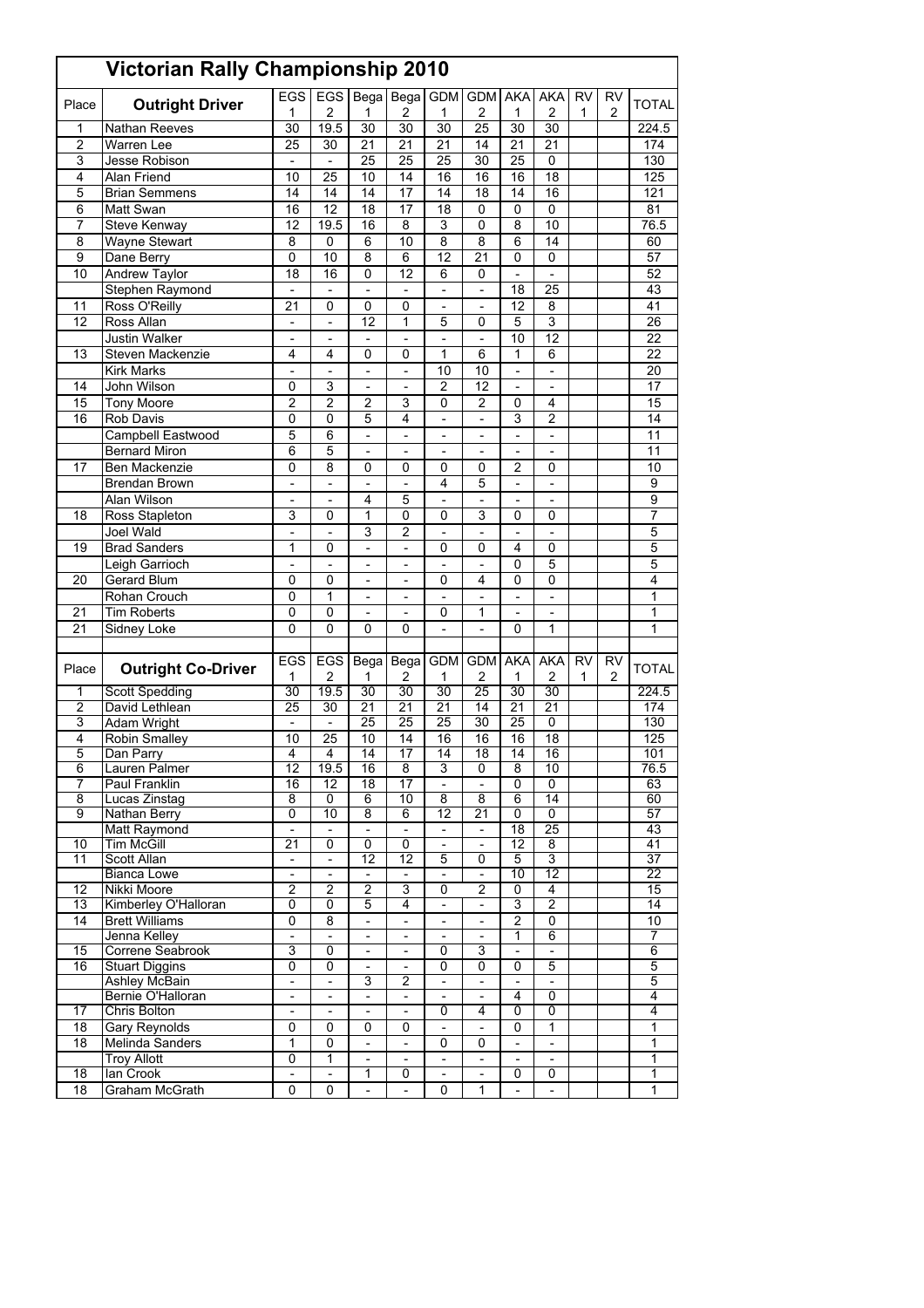|                | Victorian 2WD Rally Championship 2010       |                              |                               |                                  |                          |                          |                          |                     |                                                      |                |                |                                  |
|----------------|---------------------------------------------|------------------------------|-------------------------------|----------------------------------|--------------------------|--------------------------|--------------------------|---------------------|------------------------------------------------------|----------------|----------------|----------------------------------|
| Place          | <b>Outright Driver</b>                      | <b>EGS</b><br>1              | <b>EGS</b><br>2               | Bega<br>1                        | Bega<br>2                | <b>GDM</b><br>1          | <b>GDM</b><br>2          | <b>AKA</b><br>1     | <b>AKA</b><br>2                                      | <b>RV</b><br>1 | <b>RV</b><br>2 | <b>TOTAL</b>                     |
| 1              | Alan Friend                                 | $\overline{18}$              | $\overline{30}$               | 25                               | $\overline{25}$          | $\overline{30}$          | 25                       | $\overline{30}$     | 30                                                   |                |                | 213                              |
| 2              | <b>Brian Semmens</b>                        | 21                           | 21                            | 30                               | 30                       | $\overline{25}$          | 30                       | 25                  | 25                                                   |                |                | 207                              |
| 3              | Steven Mackenzie                            | 14                           | 14                            | 10                               | 0                        | 16                       | 21                       | 8                   | 16                                                   |                |                | 99                               |
| 4              | <b>Tony Moore</b>                           | 10                           | 12                            | 16                               | 16                       | 10                       | 12                       | 6                   | 12                                                   |                |                | 94                               |
| 5              | Andrew Taylor                               | 25                           | 25                            | 0                                | $\overline{21}$          | $\overline{21}$          | 0                        |                     |                                                      |                |                | 92                               |
| 6              | Ross Stapleton                              | 12                           | 8                             | 14                               | $\overline{12}$          | $\overline{12}$          | 14                       | 4                   | $\overline{4}$                                       |                |                | 80                               |
| 7              | Ross O'Reilly                               | 30                           | 0                             | 0                                | 0                        | $\overline{a}$           | $\frac{1}{2}$            | 21                  | 18                                                   |                |                | 69                               |
| 8              | Rob Davis                                   | 5                            | 4                             | 21                               | 18                       | L,                       |                          | 12                  | 8                                                    |                |                | 68                               |
| 9              | Ben Mackenzie                               | 3                            | 18                            | $\overline{12}$                  | 1                        | 8                        | 8                        | 10                  | 0                                                    |                |                | 60                               |
| 10             | <b>Brad Sanders</b>                         | 8                            | 0                             | $\overline{a}$                   | $\overline{a}$           | 14                       | 10                       | 14                  | $\mathbf 0$                                          |                |                | 46                               |
|                | Justin Walker                               | $\overline{a}$               | $\overline{\phantom{0}}$      | $\overline{a}$                   | $\overline{a}$           | $\overline{a}$           | $\overline{\phantom{0}}$ | 18                  | 21                                                   |                |                | 39                               |
| 11             | <b>Brendan Brown</b>                        |                              |                               | $\overline{a}$                   | $\overline{a}$<br>L      | 18                       | 18                       | 5                   | $\overline{\phantom{0}}$<br>0                        |                |                | $\overline{36}$<br>33            |
|                | Gerard Blum<br>Campbell Eastwood            | 0<br>16                      | 6<br>16                       | $\overline{a}$<br>$\overline{a}$ | $\overline{a}$           | 6<br>$\overline{a}$      | 16<br>$\overline{a}$     | $\overline{a}$      | $\overline{a}$                                       |                |                | 32                               |
|                | Joel Wald                                   | $\overline{a}$               | $\overline{\phantom{0}}$      | 18                               | 14                       | $\overline{a}$           | $\overline{a}$           | $\overline{a}$      | $\frac{1}{2}$                                        |                |                | 32                               |
| 12             | Peter Morrison                              | 1                            | 1                             | 5                                | 6                        | 4                        | 6                        | 3                   | 6                                                    |                |                | 32                               |
| 13             | Danny Hudswell                              | $\overline{2}$               | 3                             | 4                                | 8                        | 5                        | 3                        | $\overline{1}$      | $\overline{2}$                                       |                |                | 28                               |
| 14             | Ross Allan                                  | $\overline{a}$               | $\overline{a}$                | $\overline{a}$                   | $\overline{a}$           | $\overline{a}$           | $\overline{a}$           | 16                  | 10                                                   |                |                | 26                               |
|                | Rohan Crouch                                | 6                            | 10                            | $\overline{a}$                   | $\overline{a}$           | $\overline{a}$           | $\overline{\phantom{0}}$ |                     | $\overline{a}$                                       |                |                | 16                               |
| 15             | Adam Bloomfield                             | 0                            | 0                             | 6                                | 10                       | 0                        | 0                        | 0                   | $\mathbf 0$                                          |                |                | 16                               |
|                | Leigh Garrioch                              |                              |                               |                                  |                          |                          |                          | 0                   | $\overline{14}$                                      |                |                | 14                               |
|                | Les Adams                                   | $\overline{a}$               | $\overline{a}$                | 8                                | 5                        | $\overline{a}$           | ÷,                       | $\overline{a}$      | $\overline{a}$                                       |                |                | 13                               |
| 16             | Daniel Anderson                             | 0                            | 0                             | $\overline{a}$                   | $\overline{a}$           | 0                        | 5                        | $\overline{2}$      | 5                                                    |                |                | 12                               |
| 17             | John Carney                                 | 0                            | 0                             | 3                                | 0                        | 3                        | 4                        |                     | ٠                                                    |                |                | 10                               |
| 18             | <b>Kimberley Barson</b>                     | 0                            | 0                             | $\overline{1}$                   | 4                        | $\mathbf 0$              | 1                        | 0                   | 0                                                    |                |                | 6                                |
| 19             | Daniel Carney                               | 0                            | 0                             | 2                                | $\overline{2}$           | 1                        | 0                        | 0                   | 0                                                    |                |                | 5                                |
|                | <b>Michael Loxton</b>                       | 0                            | 5                             | $\overline{a}$                   | $\overline{a}$           | $\overline{a}$           | $\overline{a}$           |                     |                                                      |                |                | 5                                |
| 19             | Kain Manning                                | 0                            | 2                             | 0                                | 3                        | 0                        | 0                        | 0                   | 0                                                    |                |                | 5                                |
| 21             | Scott Jennison                              | 4                            | 0                             | $\overline{a}$                   | $\overline{a}$           |                          |                          |                     |                                                      |                |                | 4                                |
|                | Scott Wright                                | $\overline{a}$               | $\overline{a}$                | ÷,                               | $\overline{a}$           | $\overline{a}$           | $\overline{a}$           | $\mathbf 0$         | 3                                                    |                |                | 3                                |
| 22             | <b>Tim Shepherd</b>                         | $\overline{\phantom{0}}$     | $\overline{\phantom{0}}$      | $\overline{a}$                   | $\overline{a}$           | 0                        | 2                        | 0                   | 0                                                    |                |                | 2                                |
|                | <b>Gary Berrie</b>                          |                              |                               |                                  | L                        | $\overline{2}$           | 0                        |                     | $\overline{\phantom{0}}$                             |                |                | 2                                |
| 23             | David Lawrence                              | 0                            | 0                             | $\overline{a}$                   | L                        |                          |                          | 0                   | 1                                                    |                |                | 1                                |
|                |                                             |                              |                               |                                  |                          |                          |                          |                     |                                                      |                |                |                                  |
|                |                                             |                              |                               |                                  |                          |                          |                          |                     |                                                      |                |                |                                  |
|                |                                             | <b>EGS</b>                   | EGS                           | Bega                             | <b>Bega</b>              | <b>GDM</b>               | <b>GDM</b>               | <b>AKA</b>          | <b>AKA</b>                                           | <b>RV</b>      | <b>RV</b>      |                                  |
| Place          | <b>Outright Co-Driver</b>                   | 1                            | 2                             | 1                                | 2                        | 1                        | 2                        | 1                   | 2                                                    | 1              | 2              | <b>TOTAL</b>                     |
| 1              | Robin Smalley                               | 18                           | $\overline{30}$               | 25                               | $\overline{25}$          | $\overline{30}$          | 25                       | 30                  | 30                                                   |                |                | 213                              |
| $\overline{2}$ | Dan Parry                                   | 14                           | 14                            | 30                               | 30                       | 25                       | 30                       | 25                  | 25                                                   |                |                | 193                              |
| 3              | Nikki Moore                                 | 10                           | 12                            | 16                               | 16                       | 10                       | 12                       | 6                   | 12                                                   |                |                | 94                               |
| 4              | Michael Stanbrough                          | $\overline{25}$              | 25                            | 0                                | 21                       | 21                       | 0                        |                     | $\overline{a}$                                       |                |                | 92                               |
| 5              | Jason Hague                                 | 21                           | 21                            | 10                               | 0                        | 16                       | 21                       |                     |                                                      |                |                | 89                               |
| 6              | <b>Tim McGill</b>                           | 30                           | 0                             | $\mathbf 0$                      | 0                        | $\Box$                   | $\overline{\phantom{a}}$ | 21                  | 18                                                   |                |                | 69                               |
| 7              | Kimberley O'Halloran                        | 5                            | 4                             | 21                               | 18                       | $\blacksquare$           | $\blacksquare$           | 12                  | 8                                                    |                |                | 68                               |
| 8              | Correne Seabrook                            | 12                           | $\overline{8}$                | $\overline{\phantom{a}}$         | $\overline{\phantom{0}}$ | 12                       | 14                       | $\blacksquare$      | $\blacksquare$                                       |                |                | 46                               |
|                | <b>Bianca Lowe</b>                          | $\overline{a}$               |                               | $\overline{\phantom{a}}$         | $\overline{\phantom{0}}$ |                          |                          | 18                  | 21                                                   |                |                | 39                               |
|                | Sam Robison                                 | $\overline{a}$               | $\overline{a}$                | $\overline{a}$                   | $\overline{a}$           | 18                       | 18                       | $\blacksquare$      | $\blacksquare$                                       |                |                | $\overline{36}$                  |
| 9              | lan Crook                                   | $\qquad \qquad \blacksquare$ | $\overline{\phantom{0}}$      | 14                               | 12                       | $\overline{\phantom{a}}$ | $\overline{\phantom{a}}$ | 4                   | 4                                                    |                |                | $\overline{34}$                  |
|                | Darren Miller                               | 16                           | 16                            | $\overline{\phantom{a}}$         | $\overline{a}$           | $\overline{a}$           | $\overline{\phantom{a}}$ |                     | $\overline{\phantom{a}}$<br>$\overline{\phantom{a}}$ |                |                | $\overline{32}$                  |
|                | <b>Ashley McBain</b>                        |                              |                               | 18                               | 14                       |                          |                          |                     |                                                      |                |                | 32                               |
| 10             | Melinda Sanders                             | 8                            | 0                             | $\overline{a}$                   | $\overline{\phantom{0}}$ | 14                       | 10                       | $\overline{a}$      | $\overline{a}$                                       |                |                | $\overline{32}$                  |
| 11             | Susan Wasson                                | 1                            | 1                             | 5<br>$\blacksquare$              | 6<br>$\overline{a}$      | 4<br>$\overline{a}$      | 6<br>$\frac{1}{2}$       | 3                   | 6                                                    |                |                | 32                               |
| 12             | <b>Brett Williams</b>                       | 3<br>$\overline{2}$          | 18                            | 4                                | 8                        |                          | 3                        | 10                  | $\pmb{0}$<br>$\overline{2}$                          |                |                | 31                               |
| 13<br>14       | Rikki-Lee Hudswell                          | $\overline{a}$               | 3<br>$\overline{\phantom{0}}$ | $\frac{1}{2}$                    | $\overline{a}$           | 5<br>6                   | 16                       | 1<br>$\overline{5}$ | $\pmb{0}$                                            |                |                | 28<br>27                         |
| 15             | Chris Bolton<br>Scott Allan                 | $\qquad \qquad \blacksquare$ | $\overline{\phantom{0}}$      | $\overline{\phantom{a}}$         | $\frac{1}{2}$            | $\blacksquare$           | $\blacksquare$           | 16                  | 10                                                   |                |                | $\overline{26}$                  |
| 16             |                                             | 0                            | 0                             | 3                                | 0                        | 3                        | 4                        | 0                   | 14                                                   |                |                | $\overline{24}$                  |
|                | <b>Stuart Diggins</b><br><b>Troy Allott</b> | 6                            | 10                            | $\overline{a}$                   | $\overline{\phantom{0}}$ |                          |                          |                     |                                                      |                |                | 16                               |
| 17             | Rebecca Sharlott                            | $\mathbf 0$                  | 0                             | 6                                | 10                       | $\pmb{0}$                | 0                        | $\overline{a}$      | L.                                                   |                |                | 16                               |
|                | <b>Phil Nicholas</b>                        | $\overline{\phantom{0}}$     | ÷,                            | $\frac{1}{2}$                    | $\frac{1}{2}$            | 8                        | 8                        | $\blacksquare$      | ÷,                                                   |                |                | 16                               |
|                | <b>Terry Trewern</b>                        | $\frac{1}{2}$                | $\overline{\phantom{0}}$      | 12                               | 1                        | $\overline{a}$           | $\frac{1}{2}$            |                     |                                                      |                |                | $\overline{13}$                  |
|                | David Stewart                               |                              |                               | 8                                | $\overline{5}$           |                          |                          |                     |                                                      |                |                | 13                               |
| 18             | Matt Anderson                               | 0                            | 0                             | $\overline{a}$                   | $\overline{a}$           | 0                        | 5                        | $\overline{2}$      | 5                                                    |                |                | 12                               |
| 19             | Sandra Cuttle                               | 0                            | 0                             | 1                                | 4                        | 0                        | 1                        |                     |                                                      |                |                | 6                                |
|                | <b>Mahra Villis</b>                         | $\pmb{0}$                    | 6                             | $\overline{a}$                   | $\frac{1}{2}$            | $\overline{a}$           | $\overline{\phantom{a}}$ |                     |                                                      |                |                | 6                                |
|                | Ari Paterson                                | $\mathbf 0$                  | 5                             |                                  | $\overline{\phantom{0}}$ |                          |                          |                     |                                                      |                |                | $\overline{5}$                   |
| 20             | <b>Cathy Rainer</b>                         | $\pmb{0}$                    | 0                             | $\overline{2}$                   | $\overline{2}$           | $\mathbf{1}$             | 0                        |                     |                                                      |                |                | 5                                |
|                | <b>Adrian Wilson</b>                        | $\overline{4}$               | 0                             | $\blacksquare$                   | $\blacksquare$           | $\blacksquare$           | $\blacksquare$           |                     |                                                      |                |                | 4                                |
| 21             | <b>Kylie Turner</b>                         | $\overline{a}$               | $\overline{\phantom{0}}$      | 0                                | 3                        | 0                        | 0                        | 0                   | 0                                                    |                |                | 3                                |
|                | Tom Wright                                  |                              |                               |                                  |                          |                          |                          | 0                   | 3                                                    |                |                | $\overline{3}$                   |
|                | <b>Andrew Daniell</b><br>Rod McEwen         | 0<br>$\frac{1}{2}$           | $\overline{2}$                | $\overline{\phantom{a}}$         | ÷,                       | $\overline{c}$           | $\blacksquare$<br>0      |                     |                                                      |                |                | $\overline{2}$<br>$\overline{2}$ |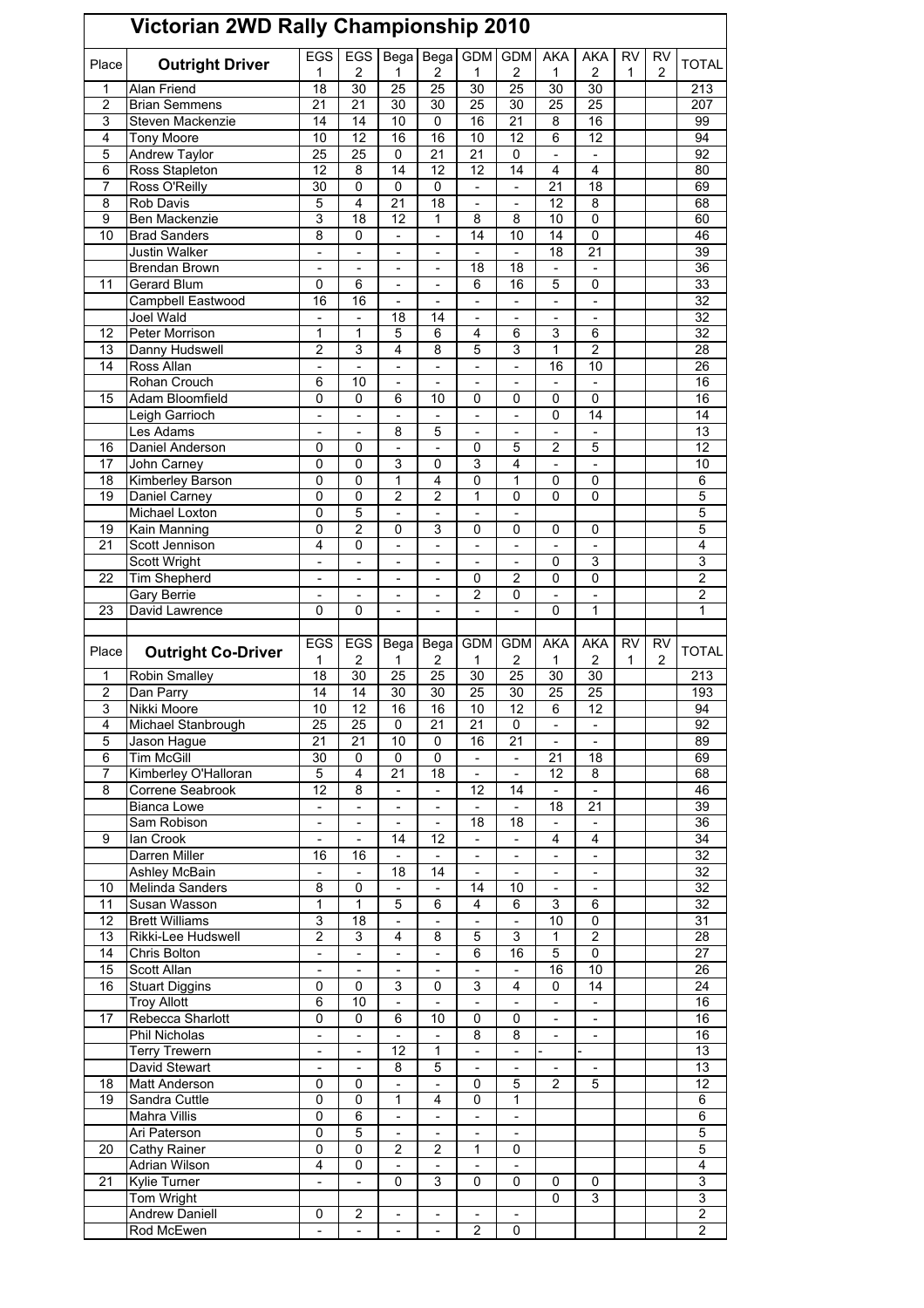| <b>EGS</b><br><b>EGS</b><br>Bega Bega GDM<br><b>GDM</b><br><b>AKA</b><br>AKA<br><b>RV</b><br>RV<br>Place<br><b>Driver</b><br><b>TOTAL</b><br>$\overline{2}$<br>1<br>2<br>2<br>1<br>2<br>1<br>1<br>2<br>1<br>30<br>Steven Mackenzie<br>25<br>25<br>16<br>30<br>16<br>163<br>0<br>21<br>1<br>$\overline{2}$<br><b>Tony Moore</b><br>18<br>21<br>14<br>18<br>162<br>25<br>30<br>18<br>18<br>3<br>Ross Stapleton<br>21<br>21<br>21<br>21<br>21<br>10<br>12<br>143<br>16<br>Ben Mackenzie<br>$\overline{2}$<br>30<br>18<br>16<br>14<br>113<br>4<br>10<br>5<br>18<br>5<br>Ross O'Reilly<br>30<br>$\mathbf 0$<br>0<br>0<br>30<br>25<br>85<br>÷,<br>$\overline{a}$<br>Peter Morrison<br>6<br>10<br>10<br>12<br>82<br>6<br>14<br>8<br>16<br>6<br><b>Brad Sanders</b><br>16<br>0<br>25<br>21<br>0<br>78<br>7<br>16<br>10<br>12<br>$\overline{73}$<br>Danny Hudswell<br>8<br>8<br>16<br>6<br>5<br>8<br>8<br>Gerard Blum<br>2<br>14<br>14<br>25<br>12<br>9<br>$\Box$<br>0<br>67<br>$\blacksquare$<br>Joel Wald<br>25<br>55<br>30<br>$\overline{\phantom{a}}$<br>$\overline{a}$<br>$\overline{\phantom{a}}$<br>÷,<br>$\overline{\phantom{a}}$<br>$\overline{a}$<br>25<br>30<br><b>Justin Walker</b><br>55<br>$\overline{a}$<br>$\overline{a}$<br>Ξ<br>÷,<br>÷,<br>$\blacksquare$<br>Daniel Anderson<br>14<br>41<br>0<br>5<br>6<br>10<br>10<br>6<br>$\bar{a}$<br>$\overline{\phantom{a}}$<br>$\overline{3}$<br>5<br>12<br>$\Omega$<br>0<br>38<br>Adam Bloomfield<br>18<br>0<br>0<br>11<br>Rohan Crouch<br>32<br>14<br>18<br>÷,<br>$\bar{a}$<br>$\overline{\phantom{a}}$<br>÷,<br>$\blacksquare$<br>$\overline{a}$<br>26<br>Les Adams<br>14<br>12<br>$\overline{2}$<br>4<br>26<br>12<br>Kain Manning<br>0<br>8<br>0<br>8<br>0<br>4<br>Kimberley Barson<br>0.5<br>10<br>3<br>4<br>3<br>24.5<br>13<br>0<br>4<br>0<br>John Carney<br>6<br>8<br>8<br>22.5<br>14<br>0<br>0.5<br>0<br>÷,<br>-<br>Daniel Carney<br>22<br>15<br>0<br>2<br>5<br>6<br>4<br>5<br>0<br>0<br>David Lawrance<br>3<br>4<br>6<br>16<br>16<br>3<br>Ξ<br>$\overline{a}$<br>÷,<br>÷,<br>Michaael Loxton<br>12<br>13<br>1<br>÷,<br>L,<br>÷,<br>ä,<br>$\blacksquare$<br>12<br>Scott Jennison<br>$\Omega$<br>12<br>÷,<br>$\bar{\phantom{a}}$<br>÷,<br>$\overline{\phantom{a}}$<br>$\overline{a}$<br>÷,<br><b>Scott Wright</b><br>1<br>11<br>10<br>Peter Parry<br>10<br>17<br>0<br>0<br>2<br>4<br>1<br>3<br>÷,<br>$\overline{a}$<br><b>Tim Shepherd</b><br>18<br>2<br>5<br>7<br>٠<br>$\overline{\phantom{m}}$<br>Gary Berrie<br>5<br>5<br>0<br>Daniel Rikken<br>4<br>4<br>0<br>÷,<br>÷,<br>ä,<br>-<br>$\blacksquare$<br>$\overline{\phantom{a}}$<br>3<br>19<br>Simon Shepherd<br>0<br>0<br>3<br>0<br>$\overline{\phantom{a}}$<br>$\qquad \qquad \blacksquare$<br>0<br>$\overline{2}$<br>2<br>Graeme Hurle<br>0<br>0<br>$\overline{a}$<br>$\blacksquare$<br>$\blacksquare$<br>$\blacksquare$<br><b>EGS</b><br><b>EGS</b><br><b>GDM</b><br><b>GDM</b><br><b>AKA</b><br>AKA<br><b>RV</b><br><b>RV</b><br>Bega<br>Bega<br>Place<br><b>TOTAL</b><br><b>Co-Driver</b><br>2<br>1<br>2<br>1<br>2<br>1<br>2<br>1<br>1<br>2<br>Nikki Moore<br>18<br>21<br>25<br>30<br>18<br>18<br>14<br>18<br>162<br>1<br><b>Tim McGill</b><br>30<br>25<br>2<br>30<br>0<br>0<br>0<br>85<br>$\Box$<br>÷,<br>Susan Wasson<br>6<br>10<br>14<br>12<br>16<br>3<br>6<br>10<br>8<br>82<br>4<br>Correne Seabrook<br>21<br>16<br>21<br>21<br>79<br>÷,<br>Jason Haque<br>16<br>0<br>30<br>30<br>76<br>5<br>L,<br>$\overline{a}$<br>8<br>10<br>12<br>8<br>$\overline{73}$<br>6<br>Rikki-Lee Hudswell<br>8<br>16<br>6<br>5<br>lan Crook<br>21<br>21<br>10<br>12<br>64<br>7<br>÷.<br>÷,<br>$\overline{\phantom{a}}$<br>$\sim$<br>8<br><b>Brett Williams</b><br>$\overline{2}$<br>60<br>10<br>30<br>18<br>ä,<br>$\overline{\phantom{a}}$<br>÷,<br>L.<br>25<br>9<br>Melinda Sanders<br>16<br>0<br>16<br>57<br>$\sim$<br>ä,<br>55<br>Ashley McBain<br>30<br>25<br>÷,<br>$\bar{\phantom{a}}$<br>$\bar{a}$<br>÷,<br>$\bar{\phantom{a}}$<br>$\sim$<br>30<br>55<br><b>Bianca Lowe</b><br>25<br>÷,<br>÷,<br>÷,<br>÷,<br>$\sim$<br>$\sim$<br>Chris Bolton<br>10<br>25<br>12<br>51<br>14<br>0<br>$\blacksquare$<br>-<br>$\overline{\phantom{a}}$<br>$\blacksquare$<br>11<br>Dan Parry<br>25<br>25<br>50<br>$\blacksquare$<br>÷,<br>$\frac{1}{2}$<br>۰<br>$\overline{\phantom{m}}$<br>12<br>Matthew Anderson<br>5<br>6<br>10<br>14<br>41<br>0<br>6<br>13<br>Rebecca Sharlott<br>5<br>$\overline{3}$<br>$\overline{12}$<br>18<br>$\overline{38}$<br>0<br>0<br>$\Box$<br>$\overline{\phantom{a}}$<br>Jenna Kelley<br>16<br>21<br>37<br>$\blacksquare$<br>$\overline{\phantom{a}}$<br>$\blacksquare$<br>۰<br>$\overline{\phantom{a}}$<br>$\overline{\phantom{a}}$<br><b>Troy Allott</b><br>14<br>18<br>32<br>$\blacksquare$<br>$\blacksquare$<br>÷,<br>$\blacksquare$<br>$\blacksquare$<br>$\blacksquare$<br>Phil Nicholas<br>16<br>14<br>30<br>$\blacksquare$<br>$\blacksquare$<br>$\overline{\phantom{a}}$<br>$\qquad \qquad \blacksquare$<br>$\overline{\phantom{a}}$<br>÷,<br>David Stewart<br>14<br>12<br>26<br>$\equiv$<br>$\blacksquare$<br>$\blacksquare$<br>$\blacksquare$<br>$\blacksquare$<br>$\blacksquare$<br>Sandra Cuttle<br>0.5<br>3<br>3<br>24.5<br>14<br>0<br>4<br>10<br>4<br>0<br>$\overline{\phantom{a}}$<br>L,<br>23<br><b>Terry Trewern</b><br>$\Box$<br>18<br>5<br>$\overline{a}$<br>÷,<br>$\overline{\phantom{a}}$<br><b>Stuart Diggins</b><br>15<br>0<br>0.5<br>6<br>0<br>8<br>8<br>22.5<br>$\blacksquare$<br>$\overline{\phantom{a}}$<br>5<br>4<br>16<br>Cathy Rainer<br>0<br>$\overline{2}$<br>6<br>0<br>5<br>22<br>0<br>Bernie O'Halloran<br>21<br>0<br>21<br>$\blacksquare$<br>$\blacksquare$<br>$\blacksquare$<br>Ξ<br>÷.<br>$\blacksquare$<br>$\overline{2}$<br>$\overline{18}$<br>17<br>Kylie Turner<br>0<br>8<br>0<br>4<br>4<br>$\blacksquare$<br>$\blacksquare$<br>$\overline{2}$<br>Mahra Villis<br>16<br>14<br>÷.<br>÷.<br>$\blacksquare$<br>÷<br>÷.<br>$\blacksquare$<br>Ari Paterson<br>12<br>1<br>13<br>$\blacksquare$<br>$\blacksquare$<br>$\overline{\phantom{a}}$<br>$\blacksquare$<br>$\overline{\phantom{a}}$<br>$\overline{\phantom{a}}$<br>Ξ<br><b>Adrian Wilson</b><br>12<br>12<br>0<br>$\overline{a}$<br>$\blacksquare$<br>$\overline{a}$<br>÷,<br>$\blacksquare$<br>Tom Wright<br>11<br>1<br>10<br>÷,<br>$\overline{\phantom{a}}$<br>$\blacksquare$<br>$\overline{\phantom{a}}$<br>$\overline{\phantom{a}}$<br>$\overline{\phantom{a}}$<br><b>Tyler Cuttle</b><br>0<br>10<br>18<br>0<br>2<br>1<br>3<br>4<br>$\overline{\phantom{a}}$<br>ä,<br>9<br>David Webb<br>6<br>3<br>$\blacksquare$<br>$\blacksquare$<br>$\blacksquare$<br>$\blacksquare$<br>÷<br>$\blacksquare$<br><b>Andrew Daniell</b><br>8<br>0<br>8<br>$\overline{\phantom{a}}$<br>÷,<br>$\blacksquare$<br>$\overline{\phantom{a}}$<br>$\overline{\phantom{a}}$<br>$\overline{\phantom{a}}$<br>$\overline{7}$<br>19<br>Simon Shepherd<br>2<br>5<br>$\blacksquare$<br>$\qquad \qquad \blacksquare$<br>$\overline{\phantom{0}}$<br>۰<br>$\overline{\phantom{0}}$<br>$\overline{\phantom{0}}$<br>$\overline{7}$<br>Darren Davison<br>3<br>4<br>$\blacksquare$<br>$\overline{\phantom{0}}$<br>$\overline{\phantom{a}}$<br>$\overline{\phantom{a}}$<br>Rod McEwen<br>5<br>$\overline{\phantom{a}}$<br>5<br>0<br>$\equiv$<br>$\blacksquare$<br>$\blacksquare$<br>$\blacksquare$<br>$\blacksquare$<br>$\overline{\mathbf{4}}$<br>Michael Nicholls<br>4<br>0<br>-<br>$\overline{\phantom{a}}$<br>۰<br>$\overline{\phantom{a}}$<br>$\overline{\phantom{m}}$<br>$\blacksquare$<br>Tim Shepherd<br>3<br>20<br>0<br>0<br>3<br>0<br>$\equiv$<br>$\blacksquare$<br>$\blacksquare$<br>$\overline{\phantom{a}}$ | Victorian Rally Championship 2010<br><b>CLUBMAN CATEGORY</b> |                |                |                              |                          |    |                |   |   |  |   |
|--------------------------------------------------------------------------------------------------------------------------------------------------------------------------------------------------------------------------------------------------------------------------------------------------------------------------------------------------------------------------------------------------------------------------------------------------------------------------------------------------------------------------------------------------------------------------------------------------------------------------------------------------------------------------------------------------------------------------------------------------------------------------------------------------------------------------------------------------------------------------------------------------------------------------------------------------------------------------------------------------------------------------------------------------------------------------------------------------------------------------------------------------------------------------------------------------------------------------------------------------------------------------------------------------------------------------------------------------------------------------------------------------------------------------------------------------------------------------------------------------------------------------------------------------------------------------------------------------------------------------------------------------------------------------------------------------------------------------------------------------------------------------------------------------------------------------------------------------------------------------------------------------------------------------------------------------------------------------------------------------------------------------------------------------------------------------------------------------------------------------------------------------------------------------------------------------------------------------------------------------------------------------------------------------------------------------------------------------------------------------------------------------------------------------------------------------------------------------------------------------------------------------------------------------------------------------------------------------------------------------------------------------------------------------------------------------------------------------------------------------------------------------------------------------------------------------------------------------------------------------------------------------------------------------------------------------------------------------------------------------------------------------------------------------------------------------------------------------------------------------------------------------------------------------------------------------------------------------------------------------------------------------------------------------------------------------------------------------------------------------------------------------------------------------------------------------------------------------------------------------------------------------------------------------------------------------------------------------------------------------------------------------------------------------------------------------------------------------------------------------------------------------------------------------------------------------------------------------------------------------------------------------------------------------------------------------------------------------------------------------------------------------------------------------------------------------------------------------------------------------------------------------------------------------------------------------------------------------------------------------------------------------------------------------------------------------------------------------------------------------------------------------------------------------------------------------------------------------------------------------------------------------------------------------------------------------------------------------------------------------------------------------------------------------------------------------------------------------------------------------------------------------------------------------------------------------------------------------------------------------------------------------------------------------------------------------------------------------------------------------------------------------------------------------------------------------------------------------------------------------------------------------------------------------------------------------------------------------------------------------------------------------------------------------------------------------------------------------------------------------------------------------------------------------------------------------------------------------------------------------------------------------------------------------------------------------------------------------------------------------------------------------------------------------------------------------------------------------------------------------------------------------------------------------------------------------------------------------------------------------------------------------------------------------------------------------------------------------------------------------------------------------------------------------------------------------------------------------------------------------------------------------------------------------------------------------------------------------------------------------------------------------------------------------------------------------------------------------------------------------------------------------------------------------------------------------------------------------------------------------------------------------------------------------------------------------------------------------------------------------------------------------------------------------------------------------------------------------------------------------------------------------------------------------------------------------------------------------------------------------------------------------------------------------------------------------------------------------------------------------------------------------------------------------------------------------------------------------------------------------------------------------------------------------------------------------------------------------------------------------------------------------------------------------------------------------------------------------------------------------------------------------------------------------------------------------------------------------------------------------------------------------------------------------------------------------------------------------|--------------------------------------------------------------|----------------|----------------|------------------------------|--------------------------|----|----------------|---|---|--|---|
|                                                                                                                                                                                                                                                                                                                                                                                                                                                                                                                                                                                                                                                                                                                                                                                                                                                                                                                                                                                                                                                                                                                                                                                                                                                                                                                                                                                                                                                                                                                                                                                                                                                                                                                                                                                                                                                                                                                                                                                                                                                                                                                                                                                                                                                                                                                                                                                                                                                                                                                                                                                                                                                                                                                                                                                                                                                                                                                                                                                                                                                                                                                                                                                                                                                                                                                                                                                                                                                                                                                                                                                                                                                                                                                                                                                                                                                                                                                                                                                                                                                                                                                                                                                                                                                                                                                                                                                                                                                                                                                                                                                                                                                                                                                                                                                                                                                                                                                                                                                                                                                                                                                                                                                                                                                                                                                                                                                                                                                                                                                                                                                                                                                                                                                                                                                                                                                                                                                                                                                                                                                                                                                                                                                                                                                                                                                                                                                                                                                                                                                                                                                                                                                                                                                                                                                                                                                                                                                                                                                                                                                                                                                                                                                                                                                                                                                                                                                                                                                                                                                                                                                                  |                                                              |                |                |                              |                          |    |                |   |   |  |   |
|                                                                                                                                                                                                                                                                                                                                                                                                                                                                                                                                                                                                                                                                                                                                                                                                                                                                                                                                                                                                                                                                                                                                                                                                                                                                                                                                                                                                                                                                                                                                                                                                                                                                                                                                                                                                                                                                                                                                                                                                                                                                                                                                                                                                                                                                                                                                                                                                                                                                                                                                                                                                                                                                                                                                                                                                                                                                                                                                                                                                                                                                                                                                                                                                                                                                                                                                                                                                                                                                                                                                                                                                                                                                                                                                                                                                                                                                                                                                                                                                                                                                                                                                                                                                                                                                                                                                                                                                                                                                                                                                                                                                                                                                                                                                                                                                                                                                                                                                                                                                                                                                                                                                                                                                                                                                                                                                                                                                                                                                                                                                                                                                                                                                                                                                                                                                                                                                                                                                                                                                                                                                                                                                                                                                                                                                                                                                                                                                                                                                                                                                                                                                                                                                                                                                                                                                                                                                                                                                                                                                                                                                                                                                                                                                                                                                                                                                                                                                                                                                                                                                                                                                  |                                                              |                |                |                              |                          |    |                |   |   |  |   |
|                                                                                                                                                                                                                                                                                                                                                                                                                                                                                                                                                                                                                                                                                                                                                                                                                                                                                                                                                                                                                                                                                                                                                                                                                                                                                                                                                                                                                                                                                                                                                                                                                                                                                                                                                                                                                                                                                                                                                                                                                                                                                                                                                                                                                                                                                                                                                                                                                                                                                                                                                                                                                                                                                                                                                                                                                                                                                                                                                                                                                                                                                                                                                                                                                                                                                                                                                                                                                                                                                                                                                                                                                                                                                                                                                                                                                                                                                                                                                                                                                                                                                                                                                                                                                                                                                                                                                                                                                                                                                                                                                                                                                                                                                                                                                                                                                                                                                                                                                                                                                                                                                                                                                                                                                                                                                                                                                                                                                                                                                                                                                                                                                                                                                                                                                                                                                                                                                                                                                                                                                                                                                                                                                                                                                                                                                                                                                                                                                                                                                                                                                                                                                                                                                                                                                                                                                                                                                                                                                                                                                                                                                                                                                                                                                                                                                                                                                                                                                                                                                                                                                                                                  |                                                              |                |                |                              |                          |    |                |   |   |  |   |
|                                                                                                                                                                                                                                                                                                                                                                                                                                                                                                                                                                                                                                                                                                                                                                                                                                                                                                                                                                                                                                                                                                                                                                                                                                                                                                                                                                                                                                                                                                                                                                                                                                                                                                                                                                                                                                                                                                                                                                                                                                                                                                                                                                                                                                                                                                                                                                                                                                                                                                                                                                                                                                                                                                                                                                                                                                                                                                                                                                                                                                                                                                                                                                                                                                                                                                                                                                                                                                                                                                                                                                                                                                                                                                                                                                                                                                                                                                                                                                                                                                                                                                                                                                                                                                                                                                                                                                                                                                                                                                                                                                                                                                                                                                                                                                                                                                                                                                                                                                                                                                                                                                                                                                                                                                                                                                                                                                                                                                                                                                                                                                                                                                                                                                                                                                                                                                                                                                                                                                                                                                                                                                                                                                                                                                                                                                                                                                                                                                                                                                                                                                                                                                                                                                                                                                                                                                                                                                                                                                                                                                                                                                                                                                                                                                                                                                                                                                                                                                                                                                                                                                                                  |                                                              |                |                |                              |                          |    |                |   |   |  |   |
|                                                                                                                                                                                                                                                                                                                                                                                                                                                                                                                                                                                                                                                                                                                                                                                                                                                                                                                                                                                                                                                                                                                                                                                                                                                                                                                                                                                                                                                                                                                                                                                                                                                                                                                                                                                                                                                                                                                                                                                                                                                                                                                                                                                                                                                                                                                                                                                                                                                                                                                                                                                                                                                                                                                                                                                                                                                                                                                                                                                                                                                                                                                                                                                                                                                                                                                                                                                                                                                                                                                                                                                                                                                                                                                                                                                                                                                                                                                                                                                                                                                                                                                                                                                                                                                                                                                                                                                                                                                                                                                                                                                                                                                                                                                                                                                                                                                                                                                                                                                                                                                                                                                                                                                                                                                                                                                                                                                                                                                                                                                                                                                                                                                                                                                                                                                                                                                                                                                                                                                                                                                                                                                                                                                                                                                                                                                                                                                                                                                                                                                                                                                                                                                                                                                                                                                                                                                                                                                                                                                                                                                                                                                                                                                                                                                                                                                                                                                                                                                                                                                                                                                                  |                                                              |                |                |                              |                          |    |                |   |   |  |   |
|                                                                                                                                                                                                                                                                                                                                                                                                                                                                                                                                                                                                                                                                                                                                                                                                                                                                                                                                                                                                                                                                                                                                                                                                                                                                                                                                                                                                                                                                                                                                                                                                                                                                                                                                                                                                                                                                                                                                                                                                                                                                                                                                                                                                                                                                                                                                                                                                                                                                                                                                                                                                                                                                                                                                                                                                                                                                                                                                                                                                                                                                                                                                                                                                                                                                                                                                                                                                                                                                                                                                                                                                                                                                                                                                                                                                                                                                                                                                                                                                                                                                                                                                                                                                                                                                                                                                                                                                                                                                                                                                                                                                                                                                                                                                                                                                                                                                                                                                                                                                                                                                                                                                                                                                                                                                                                                                                                                                                                                                                                                                                                                                                                                                                                                                                                                                                                                                                                                                                                                                                                                                                                                                                                                                                                                                                                                                                                                                                                                                                                                                                                                                                                                                                                                                                                                                                                                                                                                                                                                                                                                                                                                                                                                                                                                                                                                                                                                                                                                                                                                                                                                                  |                                                              |                |                |                              |                          |    |                |   |   |  |   |
|                                                                                                                                                                                                                                                                                                                                                                                                                                                                                                                                                                                                                                                                                                                                                                                                                                                                                                                                                                                                                                                                                                                                                                                                                                                                                                                                                                                                                                                                                                                                                                                                                                                                                                                                                                                                                                                                                                                                                                                                                                                                                                                                                                                                                                                                                                                                                                                                                                                                                                                                                                                                                                                                                                                                                                                                                                                                                                                                                                                                                                                                                                                                                                                                                                                                                                                                                                                                                                                                                                                                                                                                                                                                                                                                                                                                                                                                                                                                                                                                                                                                                                                                                                                                                                                                                                                                                                                                                                                                                                                                                                                                                                                                                                                                                                                                                                                                                                                                                                                                                                                                                                                                                                                                                                                                                                                                                                                                                                                                                                                                                                                                                                                                                                                                                                                                                                                                                                                                                                                                                                                                                                                                                                                                                                                                                                                                                                                                                                                                                                                                                                                                                                                                                                                                                                                                                                                                                                                                                                                                                                                                                                                                                                                                                                                                                                                                                                                                                                                                                                                                                                                                  |                                                              |                |                |                              |                          |    |                |   |   |  |   |
|                                                                                                                                                                                                                                                                                                                                                                                                                                                                                                                                                                                                                                                                                                                                                                                                                                                                                                                                                                                                                                                                                                                                                                                                                                                                                                                                                                                                                                                                                                                                                                                                                                                                                                                                                                                                                                                                                                                                                                                                                                                                                                                                                                                                                                                                                                                                                                                                                                                                                                                                                                                                                                                                                                                                                                                                                                                                                                                                                                                                                                                                                                                                                                                                                                                                                                                                                                                                                                                                                                                                                                                                                                                                                                                                                                                                                                                                                                                                                                                                                                                                                                                                                                                                                                                                                                                                                                                                                                                                                                                                                                                                                                                                                                                                                                                                                                                                                                                                                                                                                                                                                                                                                                                                                                                                                                                                                                                                                                                                                                                                                                                                                                                                                                                                                                                                                                                                                                                                                                                                                                                                                                                                                                                                                                                                                                                                                                                                                                                                                                                                                                                                                                                                                                                                                                                                                                                                                                                                                                                                                                                                                                                                                                                                                                                                                                                                                                                                                                                                                                                                                                                                  |                                                              |                |                |                              |                          |    |                |   |   |  |   |
|                                                                                                                                                                                                                                                                                                                                                                                                                                                                                                                                                                                                                                                                                                                                                                                                                                                                                                                                                                                                                                                                                                                                                                                                                                                                                                                                                                                                                                                                                                                                                                                                                                                                                                                                                                                                                                                                                                                                                                                                                                                                                                                                                                                                                                                                                                                                                                                                                                                                                                                                                                                                                                                                                                                                                                                                                                                                                                                                                                                                                                                                                                                                                                                                                                                                                                                                                                                                                                                                                                                                                                                                                                                                                                                                                                                                                                                                                                                                                                                                                                                                                                                                                                                                                                                                                                                                                                                                                                                                                                                                                                                                                                                                                                                                                                                                                                                                                                                                                                                                                                                                                                                                                                                                                                                                                                                                                                                                                                                                                                                                                                                                                                                                                                                                                                                                                                                                                                                                                                                                                                                                                                                                                                                                                                                                                                                                                                                                                                                                                                                                                                                                                                                                                                                                                                                                                                                                                                                                                                                                                                                                                                                                                                                                                                                                                                                                                                                                                                                                                                                                                                                                  |                                                              |                |                |                              |                          |    |                |   |   |  |   |
|                                                                                                                                                                                                                                                                                                                                                                                                                                                                                                                                                                                                                                                                                                                                                                                                                                                                                                                                                                                                                                                                                                                                                                                                                                                                                                                                                                                                                                                                                                                                                                                                                                                                                                                                                                                                                                                                                                                                                                                                                                                                                                                                                                                                                                                                                                                                                                                                                                                                                                                                                                                                                                                                                                                                                                                                                                                                                                                                                                                                                                                                                                                                                                                                                                                                                                                                                                                                                                                                                                                                                                                                                                                                                                                                                                                                                                                                                                                                                                                                                                                                                                                                                                                                                                                                                                                                                                                                                                                                                                                                                                                                                                                                                                                                                                                                                                                                                                                                                                                                                                                                                                                                                                                                                                                                                                                                                                                                                                                                                                                                                                                                                                                                                                                                                                                                                                                                                                                                                                                                                                                                                                                                                                                                                                                                                                                                                                                                                                                                                                                                                                                                                                                                                                                                                                                                                                                                                                                                                                                                                                                                                                                                                                                                                                                                                                                                                                                                                                                                                                                                                                                                  |                                                              |                |                |                              |                          |    |                |   |   |  |   |
|                                                                                                                                                                                                                                                                                                                                                                                                                                                                                                                                                                                                                                                                                                                                                                                                                                                                                                                                                                                                                                                                                                                                                                                                                                                                                                                                                                                                                                                                                                                                                                                                                                                                                                                                                                                                                                                                                                                                                                                                                                                                                                                                                                                                                                                                                                                                                                                                                                                                                                                                                                                                                                                                                                                                                                                                                                                                                                                                                                                                                                                                                                                                                                                                                                                                                                                                                                                                                                                                                                                                                                                                                                                                                                                                                                                                                                                                                                                                                                                                                                                                                                                                                                                                                                                                                                                                                                                                                                                                                                                                                                                                                                                                                                                                                                                                                                                                                                                                                                                                                                                                                                                                                                                                                                                                                                                                                                                                                                                                                                                                                                                                                                                                                                                                                                                                                                                                                                                                                                                                                                                                                                                                                                                                                                                                                                                                                                                                                                                                                                                                                                                                                                                                                                                                                                                                                                                                                                                                                                                                                                                                                                                                                                                                                                                                                                                                                                                                                                                                                                                                                                                                  |                                                              |                |                |                              |                          |    |                |   |   |  |   |
|                                                                                                                                                                                                                                                                                                                                                                                                                                                                                                                                                                                                                                                                                                                                                                                                                                                                                                                                                                                                                                                                                                                                                                                                                                                                                                                                                                                                                                                                                                                                                                                                                                                                                                                                                                                                                                                                                                                                                                                                                                                                                                                                                                                                                                                                                                                                                                                                                                                                                                                                                                                                                                                                                                                                                                                                                                                                                                                                                                                                                                                                                                                                                                                                                                                                                                                                                                                                                                                                                                                                                                                                                                                                                                                                                                                                                                                                                                                                                                                                                                                                                                                                                                                                                                                                                                                                                                                                                                                                                                                                                                                                                                                                                                                                                                                                                                                                                                                                                                                                                                                                                                                                                                                                                                                                                                                                                                                                                                                                                                                                                                                                                                                                                                                                                                                                                                                                                                                                                                                                                                                                                                                                                                                                                                                                                                                                                                                                                                                                                                                                                                                                                                                                                                                                                                                                                                                                                                                                                                                                                                                                                                                                                                                                                                                                                                                                                                                                                                                                                                                                                                                                  |                                                              |                |                |                              |                          |    |                |   |   |  |   |
|                                                                                                                                                                                                                                                                                                                                                                                                                                                                                                                                                                                                                                                                                                                                                                                                                                                                                                                                                                                                                                                                                                                                                                                                                                                                                                                                                                                                                                                                                                                                                                                                                                                                                                                                                                                                                                                                                                                                                                                                                                                                                                                                                                                                                                                                                                                                                                                                                                                                                                                                                                                                                                                                                                                                                                                                                                                                                                                                                                                                                                                                                                                                                                                                                                                                                                                                                                                                                                                                                                                                                                                                                                                                                                                                                                                                                                                                                                                                                                                                                                                                                                                                                                                                                                                                                                                                                                                                                                                                                                                                                                                                                                                                                                                                                                                                                                                                                                                                                                                                                                                                                                                                                                                                                                                                                                                                                                                                                                                                                                                                                                                                                                                                                                                                                                                                                                                                                                                                                                                                                                                                                                                                                                                                                                                                                                                                                                                                                                                                                                                                                                                                                                                                                                                                                                                                                                                                                                                                                                                                                                                                                                                                                                                                                                                                                                                                                                                                                                                                                                                                                                                                  |                                                              |                |                |                              |                          |    |                |   |   |  |   |
|                                                                                                                                                                                                                                                                                                                                                                                                                                                                                                                                                                                                                                                                                                                                                                                                                                                                                                                                                                                                                                                                                                                                                                                                                                                                                                                                                                                                                                                                                                                                                                                                                                                                                                                                                                                                                                                                                                                                                                                                                                                                                                                                                                                                                                                                                                                                                                                                                                                                                                                                                                                                                                                                                                                                                                                                                                                                                                                                                                                                                                                                                                                                                                                                                                                                                                                                                                                                                                                                                                                                                                                                                                                                                                                                                                                                                                                                                                                                                                                                                                                                                                                                                                                                                                                                                                                                                                                                                                                                                                                                                                                                                                                                                                                                                                                                                                                                                                                                                                                                                                                                                                                                                                                                                                                                                                                                                                                                                                                                                                                                                                                                                                                                                                                                                                                                                                                                                                                                                                                                                                                                                                                                                                                                                                                                                                                                                                                                                                                                                                                                                                                                                                                                                                                                                                                                                                                                                                                                                                                                                                                                                                                                                                                                                                                                                                                                                                                                                                                                                                                                                                                                  |                                                              |                |                |                              |                          |    |                |   |   |  |   |
|                                                                                                                                                                                                                                                                                                                                                                                                                                                                                                                                                                                                                                                                                                                                                                                                                                                                                                                                                                                                                                                                                                                                                                                                                                                                                                                                                                                                                                                                                                                                                                                                                                                                                                                                                                                                                                                                                                                                                                                                                                                                                                                                                                                                                                                                                                                                                                                                                                                                                                                                                                                                                                                                                                                                                                                                                                                                                                                                                                                                                                                                                                                                                                                                                                                                                                                                                                                                                                                                                                                                                                                                                                                                                                                                                                                                                                                                                                                                                                                                                                                                                                                                                                                                                                                                                                                                                                                                                                                                                                                                                                                                                                                                                                                                                                                                                                                                                                                                                                                                                                                                                                                                                                                                                                                                                                                                                                                                                                                                                                                                                                                                                                                                                                                                                                                                                                                                                                                                                                                                                                                                                                                                                                                                                                                                                                                                                                                                                                                                                                                                                                                                                                                                                                                                                                                                                                                                                                                                                                                                                                                                                                                                                                                                                                                                                                                                                                                                                                                                                                                                                                                                  |                                                              |                |                |                              |                          |    |                |   |   |  |   |
|                                                                                                                                                                                                                                                                                                                                                                                                                                                                                                                                                                                                                                                                                                                                                                                                                                                                                                                                                                                                                                                                                                                                                                                                                                                                                                                                                                                                                                                                                                                                                                                                                                                                                                                                                                                                                                                                                                                                                                                                                                                                                                                                                                                                                                                                                                                                                                                                                                                                                                                                                                                                                                                                                                                                                                                                                                                                                                                                                                                                                                                                                                                                                                                                                                                                                                                                                                                                                                                                                                                                                                                                                                                                                                                                                                                                                                                                                                                                                                                                                                                                                                                                                                                                                                                                                                                                                                                                                                                                                                                                                                                                                                                                                                                                                                                                                                                                                                                                                                                                                                                                                                                                                                                                                                                                                                                                                                                                                                                                                                                                                                                                                                                                                                                                                                                                                                                                                                                                                                                                                                                                                                                                                                                                                                                                                                                                                                                                                                                                                                                                                                                                                                                                                                                                                                                                                                                                                                                                                                                                                                                                                                                                                                                                                                                                                                                                                                                                                                                                                                                                                                                                  |                                                              |                |                |                              |                          |    |                |   |   |  |   |
|                                                                                                                                                                                                                                                                                                                                                                                                                                                                                                                                                                                                                                                                                                                                                                                                                                                                                                                                                                                                                                                                                                                                                                                                                                                                                                                                                                                                                                                                                                                                                                                                                                                                                                                                                                                                                                                                                                                                                                                                                                                                                                                                                                                                                                                                                                                                                                                                                                                                                                                                                                                                                                                                                                                                                                                                                                                                                                                                                                                                                                                                                                                                                                                                                                                                                                                                                                                                                                                                                                                                                                                                                                                                                                                                                                                                                                                                                                                                                                                                                                                                                                                                                                                                                                                                                                                                                                                                                                                                                                                                                                                                                                                                                                                                                                                                                                                                                                                                                                                                                                                                                                                                                                                                                                                                                                                                                                                                                                                                                                                                                                                                                                                                                                                                                                                                                                                                                                                                                                                                                                                                                                                                                                                                                                                                                                                                                                                                                                                                                                                                                                                                                                                                                                                                                                                                                                                                                                                                                                                                                                                                                                                                                                                                                                                                                                                                                                                                                                                                                                                                                                                                  |                                                              |                |                |                              |                          |    |                |   |   |  |   |
|                                                                                                                                                                                                                                                                                                                                                                                                                                                                                                                                                                                                                                                                                                                                                                                                                                                                                                                                                                                                                                                                                                                                                                                                                                                                                                                                                                                                                                                                                                                                                                                                                                                                                                                                                                                                                                                                                                                                                                                                                                                                                                                                                                                                                                                                                                                                                                                                                                                                                                                                                                                                                                                                                                                                                                                                                                                                                                                                                                                                                                                                                                                                                                                                                                                                                                                                                                                                                                                                                                                                                                                                                                                                                                                                                                                                                                                                                                                                                                                                                                                                                                                                                                                                                                                                                                                                                                                                                                                                                                                                                                                                                                                                                                                                                                                                                                                                                                                                                                                                                                                                                                                                                                                                                                                                                                                                                                                                                                                                                                                                                                                                                                                                                                                                                                                                                                                                                                                                                                                                                                                                                                                                                                                                                                                                                                                                                                                                                                                                                                                                                                                                                                                                                                                                                                                                                                                                                                                                                                                                                                                                                                                                                                                                                                                                                                                                                                                                                                                                                                                                                                                                  |                                                              |                |                |                              |                          |    |                |   |   |  |   |
|                                                                                                                                                                                                                                                                                                                                                                                                                                                                                                                                                                                                                                                                                                                                                                                                                                                                                                                                                                                                                                                                                                                                                                                                                                                                                                                                                                                                                                                                                                                                                                                                                                                                                                                                                                                                                                                                                                                                                                                                                                                                                                                                                                                                                                                                                                                                                                                                                                                                                                                                                                                                                                                                                                                                                                                                                                                                                                                                                                                                                                                                                                                                                                                                                                                                                                                                                                                                                                                                                                                                                                                                                                                                                                                                                                                                                                                                                                                                                                                                                                                                                                                                                                                                                                                                                                                                                                                                                                                                                                                                                                                                                                                                                                                                                                                                                                                                                                                                                                                                                                                                                                                                                                                                                                                                                                                                                                                                                                                                                                                                                                                                                                                                                                                                                                                                                                                                                                                                                                                                                                                                                                                                                                                                                                                                                                                                                                                                                                                                                                                                                                                                                                                                                                                                                                                                                                                                                                                                                                                                                                                                                                                                                                                                                                                                                                                                                                                                                                                                                                                                                                                                  |                                                              |                |                |                              |                          |    |                |   |   |  |   |
|                                                                                                                                                                                                                                                                                                                                                                                                                                                                                                                                                                                                                                                                                                                                                                                                                                                                                                                                                                                                                                                                                                                                                                                                                                                                                                                                                                                                                                                                                                                                                                                                                                                                                                                                                                                                                                                                                                                                                                                                                                                                                                                                                                                                                                                                                                                                                                                                                                                                                                                                                                                                                                                                                                                                                                                                                                                                                                                                                                                                                                                                                                                                                                                                                                                                                                                                                                                                                                                                                                                                                                                                                                                                                                                                                                                                                                                                                                                                                                                                                                                                                                                                                                                                                                                                                                                                                                                                                                                                                                                                                                                                                                                                                                                                                                                                                                                                                                                                                                                                                                                                                                                                                                                                                                                                                                                                                                                                                                                                                                                                                                                                                                                                                                                                                                                                                                                                                                                                                                                                                                                                                                                                                                                                                                                                                                                                                                                                                                                                                                                                                                                                                                                                                                                                                                                                                                                                                                                                                                                                                                                                                                                                                                                                                                                                                                                                                                                                                                                                                                                                                                                                  |                                                              |                |                |                              |                          |    |                |   |   |  |   |
|                                                                                                                                                                                                                                                                                                                                                                                                                                                                                                                                                                                                                                                                                                                                                                                                                                                                                                                                                                                                                                                                                                                                                                                                                                                                                                                                                                                                                                                                                                                                                                                                                                                                                                                                                                                                                                                                                                                                                                                                                                                                                                                                                                                                                                                                                                                                                                                                                                                                                                                                                                                                                                                                                                                                                                                                                                                                                                                                                                                                                                                                                                                                                                                                                                                                                                                                                                                                                                                                                                                                                                                                                                                                                                                                                                                                                                                                                                                                                                                                                                                                                                                                                                                                                                                                                                                                                                                                                                                                                                                                                                                                                                                                                                                                                                                                                                                                                                                                                                                                                                                                                                                                                                                                                                                                                                                                                                                                                                                                                                                                                                                                                                                                                                                                                                                                                                                                                                                                                                                                                                                                                                                                                                                                                                                                                                                                                                                                                                                                                                                                                                                                                                                                                                                                                                                                                                                                                                                                                                                                                                                                                                                                                                                                                                                                                                                                                                                                                                                                                                                                                                                                  |                                                              |                |                |                              |                          |    |                |   |   |  |   |
|                                                                                                                                                                                                                                                                                                                                                                                                                                                                                                                                                                                                                                                                                                                                                                                                                                                                                                                                                                                                                                                                                                                                                                                                                                                                                                                                                                                                                                                                                                                                                                                                                                                                                                                                                                                                                                                                                                                                                                                                                                                                                                                                                                                                                                                                                                                                                                                                                                                                                                                                                                                                                                                                                                                                                                                                                                                                                                                                                                                                                                                                                                                                                                                                                                                                                                                                                                                                                                                                                                                                                                                                                                                                                                                                                                                                                                                                                                                                                                                                                                                                                                                                                                                                                                                                                                                                                                                                                                                                                                                                                                                                                                                                                                                                                                                                                                                                                                                                                                                                                                                                                                                                                                                                                                                                                                                                                                                                                                                                                                                                                                                                                                                                                                                                                                                                                                                                                                                                                                                                                                                                                                                                                                                                                                                                                                                                                                                                                                                                                                                                                                                                                                                                                                                                                                                                                                                                                                                                                                                                                                                                                                                                                                                                                                                                                                                                                                                                                                                                                                                                                                                                  |                                                              |                |                |                              |                          |    |                |   |   |  |   |
|                                                                                                                                                                                                                                                                                                                                                                                                                                                                                                                                                                                                                                                                                                                                                                                                                                                                                                                                                                                                                                                                                                                                                                                                                                                                                                                                                                                                                                                                                                                                                                                                                                                                                                                                                                                                                                                                                                                                                                                                                                                                                                                                                                                                                                                                                                                                                                                                                                                                                                                                                                                                                                                                                                                                                                                                                                                                                                                                                                                                                                                                                                                                                                                                                                                                                                                                                                                                                                                                                                                                                                                                                                                                                                                                                                                                                                                                                                                                                                                                                                                                                                                                                                                                                                                                                                                                                                                                                                                                                                                                                                                                                                                                                                                                                                                                                                                                                                                                                                                                                                                                                                                                                                                                                                                                                                                                                                                                                                                                                                                                                                                                                                                                                                                                                                                                                                                                                                                                                                                                                                                                                                                                                                                                                                                                                                                                                                                                                                                                                                                                                                                                                                                                                                                                                                                                                                                                                                                                                                                                                                                                                                                                                                                                                                                                                                                                                                                                                                                                                                                                                                                                  |                                                              |                |                |                              |                          |    |                |   |   |  |   |
|                                                                                                                                                                                                                                                                                                                                                                                                                                                                                                                                                                                                                                                                                                                                                                                                                                                                                                                                                                                                                                                                                                                                                                                                                                                                                                                                                                                                                                                                                                                                                                                                                                                                                                                                                                                                                                                                                                                                                                                                                                                                                                                                                                                                                                                                                                                                                                                                                                                                                                                                                                                                                                                                                                                                                                                                                                                                                                                                                                                                                                                                                                                                                                                                                                                                                                                                                                                                                                                                                                                                                                                                                                                                                                                                                                                                                                                                                                                                                                                                                                                                                                                                                                                                                                                                                                                                                                                                                                                                                                                                                                                                                                                                                                                                                                                                                                                                                                                                                                                                                                                                                                                                                                                                                                                                                                                                                                                                                                                                                                                                                                                                                                                                                                                                                                                                                                                                                                                                                                                                                                                                                                                                                                                                                                                                                                                                                                                                                                                                                                                                                                                                                                                                                                                                                                                                                                                                                                                                                                                                                                                                                                                                                                                                                                                                                                                                                                                                                                                                                                                                                                                                  |                                                              |                |                |                              |                          |    |                |   |   |  |   |
|                                                                                                                                                                                                                                                                                                                                                                                                                                                                                                                                                                                                                                                                                                                                                                                                                                                                                                                                                                                                                                                                                                                                                                                                                                                                                                                                                                                                                                                                                                                                                                                                                                                                                                                                                                                                                                                                                                                                                                                                                                                                                                                                                                                                                                                                                                                                                                                                                                                                                                                                                                                                                                                                                                                                                                                                                                                                                                                                                                                                                                                                                                                                                                                                                                                                                                                                                                                                                                                                                                                                                                                                                                                                                                                                                                                                                                                                                                                                                                                                                                                                                                                                                                                                                                                                                                                                                                                                                                                                                                                                                                                                                                                                                                                                                                                                                                                                                                                                                                                                                                                                                                                                                                                                                                                                                                                                                                                                                                                                                                                                                                                                                                                                                                                                                                                                                                                                                                                                                                                                                                                                                                                                                                                                                                                                                                                                                                                                                                                                                                                                                                                                                                                                                                                                                                                                                                                                                                                                                                                                                                                                                                                                                                                                                                                                                                                                                                                                                                                                                                                                                                                                  |                                                              |                |                |                              |                          |    |                |   |   |  |   |
|                                                                                                                                                                                                                                                                                                                                                                                                                                                                                                                                                                                                                                                                                                                                                                                                                                                                                                                                                                                                                                                                                                                                                                                                                                                                                                                                                                                                                                                                                                                                                                                                                                                                                                                                                                                                                                                                                                                                                                                                                                                                                                                                                                                                                                                                                                                                                                                                                                                                                                                                                                                                                                                                                                                                                                                                                                                                                                                                                                                                                                                                                                                                                                                                                                                                                                                                                                                                                                                                                                                                                                                                                                                                                                                                                                                                                                                                                                                                                                                                                                                                                                                                                                                                                                                                                                                                                                                                                                                                                                                                                                                                                                                                                                                                                                                                                                                                                                                                                                                                                                                                                                                                                                                                                                                                                                                                                                                                                                                                                                                                                                                                                                                                                                                                                                                                                                                                                                                                                                                                                                                                                                                                                                                                                                                                                                                                                                                                                                                                                                                                                                                                                                                                                                                                                                                                                                                                                                                                                                                                                                                                                                                                                                                                                                                                                                                                                                                                                                                                                                                                                                                                  |                                                              |                |                |                              |                          |    |                |   |   |  |   |
|                                                                                                                                                                                                                                                                                                                                                                                                                                                                                                                                                                                                                                                                                                                                                                                                                                                                                                                                                                                                                                                                                                                                                                                                                                                                                                                                                                                                                                                                                                                                                                                                                                                                                                                                                                                                                                                                                                                                                                                                                                                                                                                                                                                                                                                                                                                                                                                                                                                                                                                                                                                                                                                                                                                                                                                                                                                                                                                                                                                                                                                                                                                                                                                                                                                                                                                                                                                                                                                                                                                                                                                                                                                                                                                                                                                                                                                                                                                                                                                                                                                                                                                                                                                                                                                                                                                                                                                                                                                                                                                                                                                                                                                                                                                                                                                                                                                                                                                                                                                                                                                                                                                                                                                                                                                                                                                                                                                                                                                                                                                                                                                                                                                                                                                                                                                                                                                                                                                                                                                                                                                                                                                                                                                                                                                                                                                                                                                                                                                                                                                                                                                                                                                                                                                                                                                                                                                                                                                                                                                                                                                                                                                                                                                                                                                                                                                                                                                                                                                                                                                                                                                                  |                                                              |                |                |                              |                          |    |                |   |   |  |   |
|                                                                                                                                                                                                                                                                                                                                                                                                                                                                                                                                                                                                                                                                                                                                                                                                                                                                                                                                                                                                                                                                                                                                                                                                                                                                                                                                                                                                                                                                                                                                                                                                                                                                                                                                                                                                                                                                                                                                                                                                                                                                                                                                                                                                                                                                                                                                                                                                                                                                                                                                                                                                                                                                                                                                                                                                                                                                                                                                                                                                                                                                                                                                                                                                                                                                                                                                                                                                                                                                                                                                                                                                                                                                                                                                                                                                                                                                                                                                                                                                                                                                                                                                                                                                                                                                                                                                                                                                                                                                                                                                                                                                                                                                                                                                                                                                                                                                                                                                                                                                                                                                                                                                                                                                                                                                                                                                                                                                                                                                                                                                                                                                                                                                                                                                                                                                                                                                                                                                                                                                                                                                                                                                                                                                                                                                                                                                                                                                                                                                                                                                                                                                                                                                                                                                                                                                                                                                                                                                                                                                                                                                                                                                                                                                                                                                                                                                                                                                                                                                                                                                                                                                  |                                                              |                |                |                              |                          |    |                |   |   |  |   |
|                                                                                                                                                                                                                                                                                                                                                                                                                                                                                                                                                                                                                                                                                                                                                                                                                                                                                                                                                                                                                                                                                                                                                                                                                                                                                                                                                                                                                                                                                                                                                                                                                                                                                                                                                                                                                                                                                                                                                                                                                                                                                                                                                                                                                                                                                                                                                                                                                                                                                                                                                                                                                                                                                                                                                                                                                                                                                                                                                                                                                                                                                                                                                                                                                                                                                                                                                                                                                                                                                                                                                                                                                                                                                                                                                                                                                                                                                                                                                                                                                                                                                                                                                                                                                                                                                                                                                                                                                                                                                                                                                                                                                                                                                                                                                                                                                                                                                                                                                                                                                                                                                                                                                                                                                                                                                                                                                                                                                                                                                                                                                                                                                                                                                                                                                                                                                                                                                                                                                                                                                                                                                                                                                                                                                                                                                                                                                                                                                                                                                                                                                                                                                                                                                                                                                                                                                                                                                                                                                                                                                                                                                                                                                                                                                                                                                                                                                                                                                                                                                                                                                                                                  |                                                              |                |                |                              |                          |    |                |   |   |  |   |
|                                                                                                                                                                                                                                                                                                                                                                                                                                                                                                                                                                                                                                                                                                                                                                                                                                                                                                                                                                                                                                                                                                                                                                                                                                                                                                                                                                                                                                                                                                                                                                                                                                                                                                                                                                                                                                                                                                                                                                                                                                                                                                                                                                                                                                                                                                                                                                                                                                                                                                                                                                                                                                                                                                                                                                                                                                                                                                                                                                                                                                                                                                                                                                                                                                                                                                                                                                                                                                                                                                                                                                                                                                                                                                                                                                                                                                                                                                                                                                                                                                                                                                                                                                                                                                                                                                                                                                                                                                                                                                                                                                                                                                                                                                                                                                                                                                                                                                                                                                                                                                                                                                                                                                                                                                                                                                                                                                                                                                                                                                                                                                                                                                                                                                                                                                                                                                                                                                                                                                                                                                                                                                                                                                                                                                                                                                                                                                                                                                                                                                                                                                                                                                                                                                                                                                                                                                                                                                                                                                                                                                                                                                                                                                                                                                                                                                                                                                                                                                                                                                                                                                                                  |                                                              |                |                |                              |                          |    |                |   |   |  |   |
|                                                                                                                                                                                                                                                                                                                                                                                                                                                                                                                                                                                                                                                                                                                                                                                                                                                                                                                                                                                                                                                                                                                                                                                                                                                                                                                                                                                                                                                                                                                                                                                                                                                                                                                                                                                                                                                                                                                                                                                                                                                                                                                                                                                                                                                                                                                                                                                                                                                                                                                                                                                                                                                                                                                                                                                                                                                                                                                                                                                                                                                                                                                                                                                                                                                                                                                                                                                                                                                                                                                                                                                                                                                                                                                                                                                                                                                                                                                                                                                                                                                                                                                                                                                                                                                                                                                                                                                                                                                                                                                                                                                                                                                                                                                                                                                                                                                                                                                                                                                                                                                                                                                                                                                                                                                                                                                                                                                                                                                                                                                                                                                                                                                                                                                                                                                                                                                                                                                                                                                                                                                                                                                                                                                                                                                                                                                                                                                                                                                                                                                                                                                                                                                                                                                                                                                                                                                                                                                                                                                                                                                                                                                                                                                                                                                                                                                                                                                                                                                                                                                                                                                                  |                                                              |                |                |                              |                          |    |                |   |   |  |   |
|                                                                                                                                                                                                                                                                                                                                                                                                                                                                                                                                                                                                                                                                                                                                                                                                                                                                                                                                                                                                                                                                                                                                                                                                                                                                                                                                                                                                                                                                                                                                                                                                                                                                                                                                                                                                                                                                                                                                                                                                                                                                                                                                                                                                                                                                                                                                                                                                                                                                                                                                                                                                                                                                                                                                                                                                                                                                                                                                                                                                                                                                                                                                                                                                                                                                                                                                                                                                                                                                                                                                                                                                                                                                                                                                                                                                                                                                                                                                                                                                                                                                                                                                                                                                                                                                                                                                                                                                                                                                                                                                                                                                                                                                                                                                                                                                                                                                                                                                                                                                                                                                                                                                                                                                                                                                                                                                                                                                                                                                                                                                                                                                                                                                                                                                                                                                                                                                                                                                                                                                                                                                                                                                                                                                                                                                                                                                                                                                                                                                                                                                                                                                                                                                                                                                                                                                                                                                                                                                                                                                                                                                                                                                                                                                                                                                                                                                                                                                                                                                                                                                                                                                  |                                                              |                |                |                              |                          |    |                |   |   |  |   |
|                                                                                                                                                                                                                                                                                                                                                                                                                                                                                                                                                                                                                                                                                                                                                                                                                                                                                                                                                                                                                                                                                                                                                                                                                                                                                                                                                                                                                                                                                                                                                                                                                                                                                                                                                                                                                                                                                                                                                                                                                                                                                                                                                                                                                                                                                                                                                                                                                                                                                                                                                                                                                                                                                                                                                                                                                                                                                                                                                                                                                                                                                                                                                                                                                                                                                                                                                                                                                                                                                                                                                                                                                                                                                                                                                                                                                                                                                                                                                                                                                                                                                                                                                                                                                                                                                                                                                                                                                                                                                                                                                                                                                                                                                                                                                                                                                                                                                                                                                                                                                                                                                                                                                                                                                                                                                                                                                                                                                                                                                                                                                                                                                                                                                                                                                                                                                                                                                                                                                                                                                                                                                                                                                                                                                                                                                                                                                                                                                                                                                                                                                                                                                                                                                                                                                                                                                                                                                                                                                                                                                                                                                                                                                                                                                                                                                                                                                                                                                                                                                                                                                                                                  |                                                              |                |                |                              |                          |    |                |   |   |  |   |
|                                                                                                                                                                                                                                                                                                                                                                                                                                                                                                                                                                                                                                                                                                                                                                                                                                                                                                                                                                                                                                                                                                                                                                                                                                                                                                                                                                                                                                                                                                                                                                                                                                                                                                                                                                                                                                                                                                                                                                                                                                                                                                                                                                                                                                                                                                                                                                                                                                                                                                                                                                                                                                                                                                                                                                                                                                                                                                                                                                                                                                                                                                                                                                                                                                                                                                                                                                                                                                                                                                                                                                                                                                                                                                                                                                                                                                                                                                                                                                                                                                                                                                                                                                                                                                                                                                                                                                                                                                                                                                                                                                                                                                                                                                                                                                                                                                                                                                                                                                                                                                                                                                                                                                                                                                                                                                                                                                                                                                                                                                                                                                                                                                                                                                                                                                                                                                                                                                                                                                                                                                                                                                                                                                                                                                                                                                                                                                                                                                                                                                                                                                                                                                                                                                                                                                                                                                                                                                                                                                                                                                                                                                                                                                                                                                                                                                                                                                                                                                                                                                                                                                                                  |                                                              |                |                |                              |                          |    |                |   |   |  |   |
|                                                                                                                                                                                                                                                                                                                                                                                                                                                                                                                                                                                                                                                                                                                                                                                                                                                                                                                                                                                                                                                                                                                                                                                                                                                                                                                                                                                                                                                                                                                                                                                                                                                                                                                                                                                                                                                                                                                                                                                                                                                                                                                                                                                                                                                                                                                                                                                                                                                                                                                                                                                                                                                                                                                                                                                                                                                                                                                                                                                                                                                                                                                                                                                                                                                                                                                                                                                                                                                                                                                                                                                                                                                                                                                                                                                                                                                                                                                                                                                                                                                                                                                                                                                                                                                                                                                                                                                                                                                                                                                                                                                                                                                                                                                                                                                                                                                                                                                                                                                                                                                                                                                                                                                                                                                                                                                                                                                                                                                                                                                                                                                                                                                                                                                                                                                                                                                                                                                                                                                                                                                                                                                                                                                                                                                                                                                                                                                                                                                                                                                                                                                                                                                                                                                                                                                                                                                                                                                                                                                                                                                                                                                                                                                                                                                                                                                                                                                                                                                                                                                                                                                                  |                                                              |                |                |                              |                          |    |                |   |   |  |   |
|                                                                                                                                                                                                                                                                                                                                                                                                                                                                                                                                                                                                                                                                                                                                                                                                                                                                                                                                                                                                                                                                                                                                                                                                                                                                                                                                                                                                                                                                                                                                                                                                                                                                                                                                                                                                                                                                                                                                                                                                                                                                                                                                                                                                                                                                                                                                                                                                                                                                                                                                                                                                                                                                                                                                                                                                                                                                                                                                                                                                                                                                                                                                                                                                                                                                                                                                                                                                                                                                                                                                                                                                                                                                                                                                                                                                                                                                                                                                                                                                                                                                                                                                                                                                                                                                                                                                                                                                                                                                                                                                                                                                                                                                                                                                                                                                                                                                                                                                                                                                                                                                                                                                                                                                                                                                                                                                                                                                                                                                                                                                                                                                                                                                                                                                                                                                                                                                                                                                                                                                                                                                                                                                                                                                                                                                                                                                                                                                                                                                                                                                                                                                                                                                                                                                                                                                                                                                                                                                                                                                                                                                                                                                                                                                                                                                                                                                                                                                                                                                                                                                                                                                  |                                                              |                |                |                              |                          |    |                |   |   |  |   |
|                                                                                                                                                                                                                                                                                                                                                                                                                                                                                                                                                                                                                                                                                                                                                                                                                                                                                                                                                                                                                                                                                                                                                                                                                                                                                                                                                                                                                                                                                                                                                                                                                                                                                                                                                                                                                                                                                                                                                                                                                                                                                                                                                                                                                                                                                                                                                                                                                                                                                                                                                                                                                                                                                                                                                                                                                                                                                                                                                                                                                                                                                                                                                                                                                                                                                                                                                                                                                                                                                                                                                                                                                                                                                                                                                                                                                                                                                                                                                                                                                                                                                                                                                                                                                                                                                                                                                                                                                                                                                                                                                                                                                                                                                                                                                                                                                                                                                                                                                                                                                                                                                                                                                                                                                                                                                                                                                                                                                                                                                                                                                                                                                                                                                                                                                                                                                                                                                                                                                                                                                                                                                                                                                                                                                                                                                                                                                                                                                                                                                                                                                                                                                                                                                                                                                                                                                                                                                                                                                                                                                                                                                                                                                                                                                                                                                                                                                                                                                                                                                                                                                                                                  |                                                              |                |                |                              |                          |    |                |   |   |  |   |
|                                                                                                                                                                                                                                                                                                                                                                                                                                                                                                                                                                                                                                                                                                                                                                                                                                                                                                                                                                                                                                                                                                                                                                                                                                                                                                                                                                                                                                                                                                                                                                                                                                                                                                                                                                                                                                                                                                                                                                                                                                                                                                                                                                                                                                                                                                                                                                                                                                                                                                                                                                                                                                                                                                                                                                                                                                                                                                                                                                                                                                                                                                                                                                                                                                                                                                                                                                                                                                                                                                                                                                                                                                                                                                                                                                                                                                                                                                                                                                                                                                                                                                                                                                                                                                                                                                                                                                                                                                                                                                                                                                                                                                                                                                                                                                                                                                                                                                                                                                                                                                                                                                                                                                                                                                                                                                                                                                                                                                                                                                                                                                                                                                                                                                                                                                                                                                                                                                                                                                                                                                                                                                                                                                                                                                                                                                                                                                                                                                                                                                                                                                                                                                                                                                                                                                                                                                                                                                                                                                                                                                                                                                                                                                                                                                                                                                                                                                                                                                                                                                                                                                                                  |                                                              |                |                |                              |                          |    |                |   |   |  |   |
|                                                                                                                                                                                                                                                                                                                                                                                                                                                                                                                                                                                                                                                                                                                                                                                                                                                                                                                                                                                                                                                                                                                                                                                                                                                                                                                                                                                                                                                                                                                                                                                                                                                                                                                                                                                                                                                                                                                                                                                                                                                                                                                                                                                                                                                                                                                                                                                                                                                                                                                                                                                                                                                                                                                                                                                                                                                                                                                                                                                                                                                                                                                                                                                                                                                                                                                                                                                                                                                                                                                                                                                                                                                                                                                                                                                                                                                                                                                                                                                                                                                                                                                                                                                                                                                                                                                                                                                                                                                                                                                                                                                                                                                                                                                                                                                                                                                                                                                                                                                                                                                                                                                                                                                                                                                                                                                                                                                                                                                                                                                                                                                                                                                                                                                                                                                                                                                                                                                                                                                                                                                                                                                                                                                                                                                                                                                                                                                                                                                                                                                                                                                                                                                                                                                                                                                                                                                                                                                                                                                                                                                                                                                                                                                                                                                                                                                                                                                                                                                                                                                                                                                                  |                                                              |                |                |                              |                          |    |                |   |   |  |   |
|                                                                                                                                                                                                                                                                                                                                                                                                                                                                                                                                                                                                                                                                                                                                                                                                                                                                                                                                                                                                                                                                                                                                                                                                                                                                                                                                                                                                                                                                                                                                                                                                                                                                                                                                                                                                                                                                                                                                                                                                                                                                                                                                                                                                                                                                                                                                                                                                                                                                                                                                                                                                                                                                                                                                                                                                                                                                                                                                                                                                                                                                                                                                                                                                                                                                                                                                                                                                                                                                                                                                                                                                                                                                                                                                                                                                                                                                                                                                                                                                                                                                                                                                                                                                                                                                                                                                                                                                                                                                                                                                                                                                                                                                                                                                                                                                                                                                                                                                                                                                                                                                                                                                                                                                                                                                                                                                                                                                                                                                                                                                                                                                                                                                                                                                                                                                                                                                                                                                                                                                                                                                                                                                                                                                                                                                                                                                                                                                                                                                                                                                                                                                                                                                                                                                                                                                                                                                                                                                                                                                                                                                                                                                                                                                                                                                                                                                                                                                                                                                                                                                                                                                  |                                                              |                |                |                              |                          |    |                |   |   |  |   |
|                                                                                                                                                                                                                                                                                                                                                                                                                                                                                                                                                                                                                                                                                                                                                                                                                                                                                                                                                                                                                                                                                                                                                                                                                                                                                                                                                                                                                                                                                                                                                                                                                                                                                                                                                                                                                                                                                                                                                                                                                                                                                                                                                                                                                                                                                                                                                                                                                                                                                                                                                                                                                                                                                                                                                                                                                                                                                                                                                                                                                                                                                                                                                                                                                                                                                                                                                                                                                                                                                                                                                                                                                                                                                                                                                                                                                                                                                                                                                                                                                                                                                                                                                                                                                                                                                                                                                                                                                                                                                                                                                                                                                                                                                                                                                                                                                                                                                                                                                                                                                                                                                                                                                                                                                                                                                                                                                                                                                                                                                                                                                                                                                                                                                                                                                                                                                                                                                                                                                                                                                                                                                                                                                                                                                                                                                                                                                                                                                                                                                                                                                                                                                                                                                                                                                                                                                                                                                                                                                                                                                                                                                                                                                                                                                                                                                                                                                                                                                                                                                                                                                                                                  |                                                              |                |                |                              |                          |    |                |   |   |  |   |
|                                                                                                                                                                                                                                                                                                                                                                                                                                                                                                                                                                                                                                                                                                                                                                                                                                                                                                                                                                                                                                                                                                                                                                                                                                                                                                                                                                                                                                                                                                                                                                                                                                                                                                                                                                                                                                                                                                                                                                                                                                                                                                                                                                                                                                                                                                                                                                                                                                                                                                                                                                                                                                                                                                                                                                                                                                                                                                                                                                                                                                                                                                                                                                                                                                                                                                                                                                                                                                                                                                                                                                                                                                                                                                                                                                                                                                                                                                                                                                                                                                                                                                                                                                                                                                                                                                                                                                                                                                                                                                                                                                                                                                                                                                                                                                                                                                                                                                                                                                                                                                                                                                                                                                                                                                                                                                                                                                                                                                                                                                                                                                                                                                                                                                                                                                                                                                                                                                                                                                                                                                                                                                                                                                                                                                                                                                                                                                                                                                                                                                                                                                                                                                                                                                                                                                                                                                                                                                                                                                                                                                                                                                                                                                                                                                                                                                                                                                                                                                                                                                                                                                                                  |                                                              |                |                |                              |                          |    |                |   |   |  |   |
|                                                                                                                                                                                                                                                                                                                                                                                                                                                                                                                                                                                                                                                                                                                                                                                                                                                                                                                                                                                                                                                                                                                                                                                                                                                                                                                                                                                                                                                                                                                                                                                                                                                                                                                                                                                                                                                                                                                                                                                                                                                                                                                                                                                                                                                                                                                                                                                                                                                                                                                                                                                                                                                                                                                                                                                                                                                                                                                                                                                                                                                                                                                                                                                                                                                                                                                                                                                                                                                                                                                                                                                                                                                                                                                                                                                                                                                                                                                                                                                                                                                                                                                                                                                                                                                                                                                                                                                                                                                                                                                                                                                                                                                                                                                                                                                                                                                                                                                                                                                                                                                                                                                                                                                                                                                                                                                                                                                                                                                                                                                                                                                                                                                                                                                                                                                                                                                                                                                                                                                                                                                                                                                                                                                                                                                                                                                                                                                                                                                                                                                                                                                                                                                                                                                                                                                                                                                                                                                                                                                                                                                                                                                                                                                                                                                                                                                                                                                                                                                                                                                                                                                                  |                                                              |                |                |                              |                          |    |                |   |   |  |   |
|                                                                                                                                                                                                                                                                                                                                                                                                                                                                                                                                                                                                                                                                                                                                                                                                                                                                                                                                                                                                                                                                                                                                                                                                                                                                                                                                                                                                                                                                                                                                                                                                                                                                                                                                                                                                                                                                                                                                                                                                                                                                                                                                                                                                                                                                                                                                                                                                                                                                                                                                                                                                                                                                                                                                                                                                                                                                                                                                                                                                                                                                                                                                                                                                                                                                                                                                                                                                                                                                                                                                                                                                                                                                                                                                                                                                                                                                                                                                                                                                                                                                                                                                                                                                                                                                                                                                                                                                                                                                                                                                                                                                                                                                                                                                                                                                                                                                                                                                                                                                                                                                                                                                                                                                                                                                                                                                                                                                                                                                                                                                                                                                                                                                                                                                                                                                                                                                                                                                                                                                                                                                                                                                                                                                                                                                                                                                                                                                                                                                                                                                                                                                                                                                                                                                                                                                                                                                                                                                                                                                                                                                                                                                                                                                                                                                                                                                                                                                                                                                                                                                                                                                  |                                                              |                |                |                              |                          |    |                |   |   |  |   |
|                                                                                                                                                                                                                                                                                                                                                                                                                                                                                                                                                                                                                                                                                                                                                                                                                                                                                                                                                                                                                                                                                                                                                                                                                                                                                                                                                                                                                                                                                                                                                                                                                                                                                                                                                                                                                                                                                                                                                                                                                                                                                                                                                                                                                                                                                                                                                                                                                                                                                                                                                                                                                                                                                                                                                                                                                                                                                                                                                                                                                                                                                                                                                                                                                                                                                                                                                                                                                                                                                                                                                                                                                                                                                                                                                                                                                                                                                                                                                                                                                                                                                                                                                                                                                                                                                                                                                                                                                                                                                                                                                                                                                                                                                                                                                                                                                                                                                                                                                                                                                                                                                                                                                                                                                                                                                                                                                                                                                                                                                                                                                                                                                                                                                                                                                                                                                                                                                                                                                                                                                                                                                                                                                                                                                                                                                                                                                                                                                                                                                                                                                                                                                                                                                                                                                                                                                                                                                                                                                                                                                                                                                                                                                                                                                                                                                                                                                                                                                                                                                                                                                                                                  |                                                              |                |                |                              |                          |    |                |   |   |  |   |
|                                                                                                                                                                                                                                                                                                                                                                                                                                                                                                                                                                                                                                                                                                                                                                                                                                                                                                                                                                                                                                                                                                                                                                                                                                                                                                                                                                                                                                                                                                                                                                                                                                                                                                                                                                                                                                                                                                                                                                                                                                                                                                                                                                                                                                                                                                                                                                                                                                                                                                                                                                                                                                                                                                                                                                                                                                                                                                                                                                                                                                                                                                                                                                                                                                                                                                                                                                                                                                                                                                                                                                                                                                                                                                                                                                                                                                                                                                                                                                                                                                                                                                                                                                                                                                                                                                                                                                                                                                                                                                                                                                                                                                                                                                                                                                                                                                                                                                                                                                                                                                                                                                                                                                                                                                                                                                                                                                                                                                                                                                                                                                                                                                                                                                                                                                                                                                                                                                                                                                                                                                                                                                                                                                                                                                                                                                                                                                                                                                                                                                                                                                                                                                                                                                                                                                                                                                                                                                                                                                                                                                                                                                                                                                                                                                                                                                                                                                                                                                                                                                                                                                                                  |                                                              |                |                |                              |                          |    |                |   |   |  |   |
|                                                                                                                                                                                                                                                                                                                                                                                                                                                                                                                                                                                                                                                                                                                                                                                                                                                                                                                                                                                                                                                                                                                                                                                                                                                                                                                                                                                                                                                                                                                                                                                                                                                                                                                                                                                                                                                                                                                                                                                                                                                                                                                                                                                                                                                                                                                                                                                                                                                                                                                                                                                                                                                                                                                                                                                                                                                                                                                                                                                                                                                                                                                                                                                                                                                                                                                                                                                                                                                                                                                                                                                                                                                                                                                                                                                                                                                                                                                                                                                                                                                                                                                                                                                                                                                                                                                                                                                                                                                                                                                                                                                                                                                                                                                                                                                                                                                                                                                                                                                                                                                                                                                                                                                                                                                                                                                                                                                                                                                                                                                                                                                                                                                                                                                                                                                                                                                                                                                                                                                                                                                                                                                                                                                                                                                                                                                                                                                                                                                                                                                                                                                                                                                                                                                                                                                                                                                                                                                                                                                                                                                                                                                                                                                                                                                                                                                                                                                                                                                                                                                                                                                                  |                                                              |                |                |                              |                          |    |                |   |   |  |   |
|                                                                                                                                                                                                                                                                                                                                                                                                                                                                                                                                                                                                                                                                                                                                                                                                                                                                                                                                                                                                                                                                                                                                                                                                                                                                                                                                                                                                                                                                                                                                                                                                                                                                                                                                                                                                                                                                                                                                                                                                                                                                                                                                                                                                                                                                                                                                                                                                                                                                                                                                                                                                                                                                                                                                                                                                                                                                                                                                                                                                                                                                                                                                                                                                                                                                                                                                                                                                                                                                                                                                                                                                                                                                                                                                                                                                                                                                                                                                                                                                                                                                                                                                                                                                                                                                                                                                                                                                                                                                                                                                                                                                                                                                                                                                                                                                                                                                                                                                                                                                                                                                                                                                                                                                                                                                                                                                                                                                                                                                                                                                                                                                                                                                                                                                                                                                                                                                                                                                                                                                                                                                                                                                                                                                                                                                                                                                                                                                                                                                                                                                                                                                                                                                                                                                                                                                                                                                                                                                                                                                                                                                                                                                                                                                                                                                                                                                                                                                                                                                                                                                                                                                  |                                                              |                |                |                              |                          |    |                |   |   |  |   |
|                                                                                                                                                                                                                                                                                                                                                                                                                                                                                                                                                                                                                                                                                                                                                                                                                                                                                                                                                                                                                                                                                                                                                                                                                                                                                                                                                                                                                                                                                                                                                                                                                                                                                                                                                                                                                                                                                                                                                                                                                                                                                                                                                                                                                                                                                                                                                                                                                                                                                                                                                                                                                                                                                                                                                                                                                                                                                                                                                                                                                                                                                                                                                                                                                                                                                                                                                                                                                                                                                                                                                                                                                                                                                                                                                                                                                                                                                                                                                                                                                                                                                                                                                                                                                                                                                                                                                                                                                                                                                                                                                                                                                                                                                                                                                                                                                                                                                                                                                                                                                                                                                                                                                                                                                                                                                                                                                                                                                                                                                                                                                                                                                                                                                                                                                                                                                                                                                                                                                                                                                                                                                                                                                                                                                                                                                                                                                                                                                                                                                                                                                                                                                                                                                                                                                                                                                                                                                                                                                                                                                                                                                                                                                                                                                                                                                                                                                                                                                                                                                                                                                                                                  |                                                              |                |                |                              |                          |    |                |   |   |  |   |
|                                                                                                                                                                                                                                                                                                                                                                                                                                                                                                                                                                                                                                                                                                                                                                                                                                                                                                                                                                                                                                                                                                                                                                                                                                                                                                                                                                                                                                                                                                                                                                                                                                                                                                                                                                                                                                                                                                                                                                                                                                                                                                                                                                                                                                                                                                                                                                                                                                                                                                                                                                                                                                                                                                                                                                                                                                                                                                                                                                                                                                                                                                                                                                                                                                                                                                                                                                                                                                                                                                                                                                                                                                                                                                                                                                                                                                                                                                                                                                                                                                                                                                                                                                                                                                                                                                                                                                                                                                                                                                                                                                                                                                                                                                                                                                                                                                                                                                                                                                                                                                                                                                                                                                                                                                                                                                                                                                                                                                                                                                                                                                                                                                                                                                                                                                                                                                                                                                                                                                                                                                                                                                                                                                                                                                                                                                                                                                                                                                                                                                                                                                                                                                                                                                                                                                                                                                                                                                                                                                                                                                                                                                                                                                                                                                                                                                                                                                                                                                                                                                                                                                                                  |                                                              |                |                |                              |                          |    |                |   |   |  |   |
|                                                                                                                                                                                                                                                                                                                                                                                                                                                                                                                                                                                                                                                                                                                                                                                                                                                                                                                                                                                                                                                                                                                                                                                                                                                                                                                                                                                                                                                                                                                                                                                                                                                                                                                                                                                                                                                                                                                                                                                                                                                                                                                                                                                                                                                                                                                                                                                                                                                                                                                                                                                                                                                                                                                                                                                                                                                                                                                                                                                                                                                                                                                                                                                                                                                                                                                                                                                                                                                                                                                                                                                                                                                                                                                                                                                                                                                                                                                                                                                                                                                                                                                                                                                                                                                                                                                                                                                                                                                                                                                                                                                                                                                                                                                                                                                                                                                                                                                                                                                                                                                                                                                                                                                                                                                                                                                                                                                                                                                                                                                                                                                                                                                                                                                                                                                                                                                                                                                                                                                                                                                                                                                                                                                                                                                                                                                                                                                                                                                                                                                                                                                                                                                                                                                                                                                                                                                                                                                                                                                                                                                                                                                                                                                                                                                                                                                                                                                                                                                                                                                                                                                                  |                                                              |                |                |                              |                          |    |                |   |   |  |   |
|                                                                                                                                                                                                                                                                                                                                                                                                                                                                                                                                                                                                                                                                                                                                                                                                                                                                                                                                                                                                                                                                                                                                                                                                                                                                                                                                                                                                                                                                                                                                                                                                                                                                                                                                                                                                                                                                                                                                                                                                                                                                                                                                                                                                                                                                                                                                                                                                                                                                                                                                                                                                                                                                                                                                                                                                                                                                                                                                                                                                                                                                                                                                                                                                                                                                                                                                                                                                                                                                                                                                                                                                                                                                                                                                                                                                                                                                                                                                                                                                                                                                                                                                                                                                                                                                                                                                                                                                                                                                                                                                                                                                                                                                                                                                                                                                                                                                                                                                                                                                                                                                                                                                                                                                                                                                                                                                                                                                                                                                                                                                                                                                                                                                                                                                                                                                                                                                                                                                                                                                                                                                                                                                                                                                                                                                                                                                                                                                                                                                                                                                                                                                                                                                                                                                                                                                                                                                                                                                                                                                                                                                                                                                                                                                                                                                                                                                                                                                                                                                                                                                                                                                  |                                                              |                |                |                              |                          |    |                |   |   |  |   |
|                                                                                                                                                                                                                                                                                                                                                                                                                                                                                                                                                                                                                                                                                                                                                                                                                                                                                                                                                                                                                                                                                                                                                                                                                                                                                                                                                                                                                                                                                                                                                                                                                                                                                                                                                                                                                                                                                                                                                                                                                                                                                                                                                                                                                                                                                                                                                                                                                                                                                                                                                                                                                                                                                                                                                                                                                                                                                                                                                                                                                                                                                                                                                                                                                                                                                                                                                                                                                                                                                                                                                                                                                                                                                                                                                                                                                                                                                                                                                                                                                                                                                                                                                                                                                                                                                                                                                                                                                                                                                                                                                                                                                                                                                                                                                                                                                                                                                                                                                                                                                                                                                                                                                                                                                                                                                                                                                                                                                                                                                                                                                                                                                                                                                                                                                                                                                                                                                                                                                                                                                                                                                                                                                                                                                                                                                                                                                                                                                                                                                                                                                                                                                                                                                                                                                                                                                                                                                                                                                                                                                                                                                                                                                                                                                                                                                                                                                                                                                                                                                                                                                                                                  |                                                              |                |                |                              |                          |    |                |   |   |  |   |
|                                                                                                                                                                                                                                                                                                                                                                                                                                                                                                                                                                                                                                                                                                                                                                                                                                                                                                                                                                                                                                                                                                                                                                                                                                                                                                                                                                                                                                                                                                                                                                                                                                                                                                                                                                                                                                                                                                                                                                                                                                                                                                                                                                                                                                                                                                                                                                                                                                                                                                                                                                                                                                                                                                                                                                                                                                                                                                                                                                                                                                                                                                                                                                                                                                                                                                                                                                                                                                                                                                                                                                                                                                                                                                                                                                                                                                                                                                                                                                                                                                                                                                                                                                                                                                                                                                                                                                                                                                                                                                                                                                                                                                                                                                                                                                                                                                                                                                                                                                                                                                                                                                                                                                                                                                                                                                                                                                                                                                                                                                                                                                                                                                                                                                                                                                                                                                                                                                                                                                                                                                                                                                                                                                                                                                                                                                                                                                                                                                                                                                                                                                                                                                                                                                                                                                                                                                                                                                                                                                                                                                                                                                                                                                                                                                                                                                                                                                                                                                                                                                                                                                                                  |                                                              |                |                |                              |                          |    |                |   |   |  |   |
|                                                                                                                                                                                                                                                                                                                                                                                                                                                                                                                                                                                                                                                                                                                                                                                                                                                                                                                                                                                                                                                                                                                                                                                                                                                                                                                                                                                                                                                                                                                                                                                                                                                                                                                                                                                                                                                                                                                                                                                                                                                                                                                                                                                                                                                                                                                                                                                                                                                                                                                                                                                                                                                                                                                                                                                                                                                                                                                                                                                                                                                                                                                                                                                                                                                                                                                                                                                                                                                                                                                                                                                                                                                                                                                                                                                                                                                                                                                                                                                                                                                                                                                                                                                                                                                                                                                                                                                                                                                                                                                                                                                                                                                                                                                                                                                                                                                                                                                                                                                                                                                                                                                                                                                                                                                                                                                                                                                                                                                                                                                                                                                                                                                                                                                                                                                                                                                                                                                                                                                                                                                                                                                                                                                                                                                                                                                                                                                                                                                                                                                                                                                                                                                                                                                                                                                                                                                                                                                                                                                                                                                                                                                                                                                                                                                                                                                                                                                                                                                                                                                                                                                                  |                                                              |                |                |                              |                          |    |                |   |   |  |   |
|                                                                                                                                                                                                                                                                                                                                                                                                                                                                                                                                                                                                                                                                                                                                                                                                                                                                                                                                                                                                                                                                                                                                                                                                                                                                                                                                                                                                                                                                                                                                                                                                                                                                                                                                                                                                                                                                                                                                                                                                                                                                                                                                                                                                                                                                                                                                                                                                                                                                                                                                                                                                                                                                                                                                                                                                                                                                                                                                                                                                                                                                                                                                                                                                                                                                                                                                                                                                                                                                                                                                                                                                                                                                                                                                                                                                                                                                                                                                                                                                                                                                                                                                                                                                                                                                                                                                                                                                                                                                                                                                                                                                                                                                                                                                                                                                                                                                                                                                                                                                                                                                                                                                                                                                                                                                                                                                                                                                                                                                                                                                                                                                                                                                                                                                                                                                                                                                                                                                                                                                                                                                                                                                                                                                                                                                                                                                                                                                                                                                                                                                                                                                                                                                                                                                                                                                                                                                                                                                                                                                                                                                                                                                                                                                                                                                                                                                                                                                                                                                                                                                                                                                  |                                                              |                |                |                              |                          |    |                |   |   |  |   |
|                                                                                                                                                                                                                                                                                                                                                                                                                                                                                                                                                                                                                                                                                                                                                                                                                                                                                                                                                                                                                                                                                                                                                                                                                                                                                                                                                                                                                                                                                                                                                                                                                                                                                                                                                                                                                                                                                                                                                                                                                                                                                                                                                                                                                                                                                                                                                                                                                                                                                                                                                                                                                                                                                                                                                                                                                                                                                                                                                                                                                                                                                                                                                                                                                                                                                                                                                                                                                                                                                                                                                                                                                                                                                                                                                                                                                                                                                                                                                                                                                                                                                                                                                                                                                                                                                                                                                                                                                                                                                                                                                                                                                                                                                                                                                                                                                                                                                                                                                                                                                                                                                                                                                                                                                                                                                                                                                                                                                                                                                                                                                                                                                                                                                                                                                                                                                                                                                                                                                                                                                                                                                                                                                                                                                                                                                                                                                                                                                                                                                                                                                                                                                                                                                                                                                                                                                                                                                                                                                                                                                                                                                                                                                                                                                                                                                                                                                                                                                                                                                                                                                                                                  |                                                              |                |                |                              |                          |    |                |   |   |  |   |
|                                                                                                                                                                                                                                                                                                                                                                                                                                                                                                                                                                                                                                                                                                                                                                                                                                                                                                                                                                                                                                                                                                                                                                                                                                                                                                                                                                                                                                                                                                                                                                                                                                                                                                                                                                                                                                                                                                                                                                                                                                                                                                                                                                                                                                                                                                                                                                                                                                                                                                                                                                                                                                                                                                                                                                                                                                                                                                                                                                                                                                                                                                                                                                                                                                                                                                                                                                                                                                                                                                                                                                                                                                                                                                                                                                                                                                                                                                                                                                                                                                                                                                                                                                                                                                                                                                                                                                                                                                                                                                                                                                                                                                                                                                                                                                                                                                                                                                                                                                                                                                                                                                                                                                                                                                                                                                                                                                                                                                                                                                                                                                                                                                                                                                                                                                                                                                                                                                                                                                                                                                                                                                                                                                                                                                                                                                                                                                                                                                                                                                                                                                                                                                                                                                                                                                                                                                                                                                                                                                                                                                                                                                                                                                                                                                                                                                                                                                                                                                                                                                                                                                                                  |                                                              |                |                |                              |                          |    |                |   |   |  |   |
|                                                                                                                                                                                                                                                                                                                                                                                                                                                                                                                                                                                                                                                                                                                                                                                                                                                                                                                                                                                                                                                                                                                                                                                                                                                                                                                                                                                                                                                                                                                                                                                                                                                                                                                                                                                                                                                                                                                                                                                                                                                                                                                                                                                                                                                                                                                                                                                                                                                                                                                                                                                                                                                                                                                                                                                                                                                                                                                                                                                                                                                                                                                                                                                                                                                                                                                                                                                                                                                                                                                                                                                                                                                                                                                                                                                                                                                                                                                                                                                                                                                                                                                                                                                                                                                                                                                                                                                                                                                                                                                                                                                                                                                                                                                                                                                                                                                                                                                                                                                                                                                                                                                                                                                                                                                                                                                                                                                                                                                                                                                                                                                                                                                                                                                                                                                                                                                                                                                                                                                                                                                                                                                                                                                                                                                                                                                                                                                                                                                                                                                                                                                                                                                                                                                                                                                                                                                                                                                                                                                                                                                                                                                                                                                                                                                                                                                                                                                                                                                                                                                                                                                                  |                                                              |                |                |                              |                          |    |                |   |   |  |   |
|                                                                                                                                                                                                                                                                                                                                                                                                                                                                                                                                                                                                                                                                                                                                                                                                                                                                                                                                                                                                                                                                                                                                                                                                                                                                                                                                                                                                                                                                                                                                                                                                                                                                                                                                                                                                                                                                                                                                                                                                                                                                                                                                                                                                                                                                                                                                                                                                                                                                                                                                                                                                                                                                                                                                                                                                                                                                                                                                                                                                                                                                                                                                                                                                                                                                                                                                                                                                                                                                                                                                                                                                                                                                                                                                                                                                                                                                                                                                                                                                                                                                                                                                                                                                                                                                                                                                                                                                                                                                                                                                                                                                                                                                                                                                                                                                                                                                                                                                                                                                                                                                                                                                                                                                                                                                                                                                                                                                                                                                                                                                                                                                                                                                                                                                                                                                                                                                                                                                                                                                                                                                                                                                                                                                                                                                                                                                                                                                                                                                                                                                                                                                                                                                                                                                                                                                                                                                                                                                                                                                                                                                                                                                                                                                                                                                                                                                                                                                                                                                                                                                                                                                  |                                                              |                |                |                              |                          |    |                |   |   |  |   |
|                                                                                                                                                                                                                                                                                                                                                                                                                                                                                                                                                                                                                                                                                                                                                                                                                                                                                                                                                                                                                                                                                                                                                                                                                                                                                                                                                                                                                                                                                                                                                                                                                                                                                                                                                                                                                                                                                                                                                                                                                                                                                                                                                                                                                                                                                                                                                                                                                                                                                                                                                                                                                                                                                                                                                                                                                                                                                                                                                                                                                                                                                                                                                                                                                                                                                                                                                                                                                                                                                                                                                                                                                                                                                                                                                                                                                                                                                                                                                                                                                                                                                                                                                                                                                                                                                                                                                                                                                                                                                                                                                                                                                                                                                                                                                                                                                                                                                                                                                                                                                                                                                                                                                                                                                                                                                                                                                                                                                                                                                                                                                                                                                                                                                                                                                                                                                                                                                                                                                                                                                                                                                                                                                                                                                                                                                                                                                                                                                                                                                                                                                                                                                                                                                                                                                                                                                                                                                                                                                                                                                                                                                                                                                                                                                                                                                                                                                                                                                                                                                                                                                                                                  |                                                              |                |                |                              |                          |    |                |   |   |  |   |
|                                                                                                                                                                                                                                                                                                                                                                                                                                                                                                                                                                                                                                                                                                                                                                                                                                                                                                                                                                                                                                                                                                                                                                                                                                                                                                                                                                                                                                                                                                                                                                                                                                                                                                                                                                                                                                                                                                                                                                                                                                                                                                                                                                                                                                                                                                                                                                                                                                                                                                                                                                                                                                                                                                                                                                                                                                                                                                                                                                                                                                                                                                                                                                                                                                                                                                                                                                                                                                                                                                                                                                                                                                                                                                                                                                                                                                                                                                                                                                                                                                                                                                                                                                                                                                                                                                                                                                                                                                                                                                                                                                                                                                                                                                                                                                                                                                                                                                                                                                                                                                                                                                                                                                                                                                                                                                                                                                                                                                                                                                                                                                                                                                                                                                                                                                                                                                                                                                                                                                                                                                                                                                                                                                                                                                                                                                                                                                                                                                                                                                                                                                                                                                                                                                                                                                                                                                                                                                                                                                                                                                                                                                                                                                                                                                                                                                                                                                                                                                                                                                                                                                                                  |                                                              |                |                |                              |                          |    |                |   |   |  |   |
|                                                                                                                                                                                                                                                                                                                                                                                                                                                                                                                                                                                                                                                                                                                                                                                                                                                                                                                                                                                                                                                                                                                                                                                                                                                                                                                                                                                                                                                                                                                                                                                                                                                                                                                                                                                                                                                                                                                                                                                                                                                                                                                                                                                                                                                                                                                                                                                                                                                                                                                                                                                                                                                                                                                                                                                                                                                                                                                                                                                                                                                                                                                                                                                                                                                                                                                                                                                                                                                                                                                                                                                                                                                                                                                                                                                                                                                                                                                                                                                                                                                                                                                                                                                                                                                                                                                                                                                                                                                                                                                                                                                                                                                                                                                                                                                                                                                                                                                                                                                                                                                                                                                                                                                                                                                                                                                                                                                                                                                                                                                                                                                                                                                                                                                                                                                                                                                                                                                                                                                                                                                                                                                                                                                                                                                                                                                                                                                                                                                                                                                                                                                                                                                                                                                                                                                                                                                                                                                                                                                                                                                                                                                                                                                                                                                                                                                                                                                                                                                                                                                                                                                                  |                                                              |                |                |                              |                          |    |                |   |   |  |   |
|                                                                                                                                                                                                                                                                                                                                                                                                                                                                                                                                                                                                                                                                                                                                                                                                                                                                                                                                                                                                                                                                                                                                                                                                                                                                                                                                                                                                                                                                                                                                                                                                                                                                                                                                                                                                                                                                                                                                                                                                                                                                                                                                                                                                                                                                                                                                                                                                                                                                                                                                                                                                                                                                                                                                                                                                                                                                                                                                                                                                                                                                                                                                                                                                                                                                                                                                                                                                                                                                                                                                                                                                                                                                                                                                                                                                                                                                                                                                                                                                                                                                                                                                                                                                                                                                                                                                                                                                                                                                                                                                                                                                                                                                                                                                                                                                                                                                                                                                                                                                                                                                                                                                                                                                                                                                                                                                                                                                                                                                                                                                                                                                                                                                                                                                                                                                                                                                                                                                                                                                                                                                                                                                                                                                                                                                                                                                                                                                                                                                                                                                                                                                                                                                                                                                                                                                                                                                                                                                                                                                                                                                                                                                                                                                                                                                                                                                                                                                                                                                                                                                                                                                  |                                                              |                |                |                              |                          |    |                |   |   |  |   |
|                                                                                                                                                                                                                                                                                                                                                                                                                                                                                                                                                                                                                                                                                                                                                                                                                                                                                                                                                                                                                                                                                                                                                                                                                                                                                                                                                                                                                                                                                                                                                                                                                                                                                                                                                                                                                                                                                                                                                                                                                                                                                                                                                                                                                                                                                                                                                                                                                                                                                                                                                                                                                                                                                                                                                                                                                                                                                                                                                                                                                                                                                                                                                                                                                                                                                                                                                                                                                                                                                                                                                                                                                                                                                                                                                                                                                                                                                                                                                                                                                                                                                                                                                                                                                                                                                                                                                                                                                                                                                                                                                                                                                                                                                                                                                                                                                                                                                                                                                                                                                                                                                                                                                                                                                                                                                                                                                                                                                                                                                                                                                                                                                                                                                                                                                                                                                                                                                                                                                                                                                                                                                                                                                                                                                                                                                                                                                                                                                                                                                                                                                                                                                                                                                                                                                                                                                                                                                                                                                                                                                                                                                                                                                                                                                                                                                                                                                                                                                                                                                                                                                                                                  |                                                              |                |                |                              |                          |    |                |   |   |  |   |
|                                                                                                                                                                                                                                                                                                                                                                                                                                                                                                                                                                                                                                                                                                                                                                                                                                                                                                                                                                                                                                                                                                                                                                                                                                                                                                                                                                                                                                                                                                                                                                                                                                                                                                                                                                                                                                                                                                                                                                                                                                                                                                                                                                                                                                                                                                                                                                                                                                                                                                                                                                                                                                                                                                                                                                                                                                                                                                                                                                                                                                                                                                                                                                                                                                                                                                                                                                                                                                                                                                                                                                                                                                                                                                                                                                                                                                                                                                                                                                                                                                                                                                                                                                                                                                                                                                                                                                                                                                                                                                                                                                                                                                                                                                                                                                                                                                                                                                                                                                                                                                                                                                                                                                                                                                                                                                                                                                                                                                                                                                                                                                                                                                                                                                                                                                                                                                                                                                                                                                                                                                                                                                                                                                                                                                                                                                                                                                                                                                                                                                                                                                                                                                                                                                                                                                                                                                                                                                                                                                                                                                                                                                                                                                                                                                                                                                                                                                                                                                                                                                                                                                                                  | Elizabeth Kidgell                                            | $\blacksquare$ | $\blacksquare$ | $\qquad \qquad \blacksquare$ | $\overline{\phantom{a}}$ | ÷, | $\blacksquare$ | 2 | 0 |  | 2 |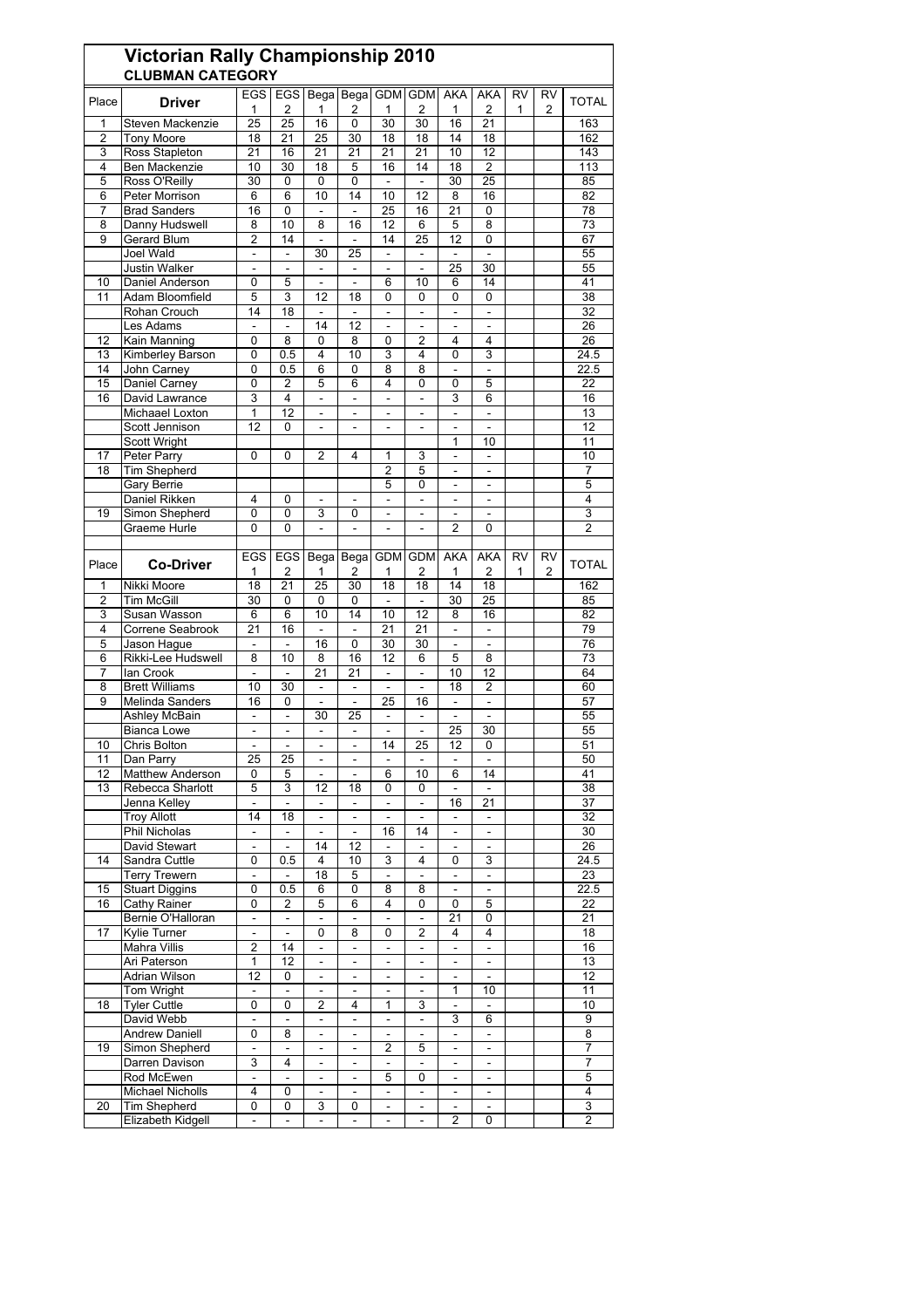|                         | <b>Victorian Rally Championship 2010</b> |                          |                              |                              |                          |                              |                          |                              |                              |           |                 |                 |
|-------------------------|------------------------------------------|--------------------------|------------------------------|------------------------------|--------------------------|------------------------------|--------------------------|------------------------------|------------------------------|-----------|-----------------|-----------------|
|                         | <b>NOVICE CATEGORY</b>                   |                          |                              |                              |                          |                              |                          |                              |                              |           |                 |                 |
|                         |                                          | <b>EGS</b>               | EGS                          | Bega                         | Bega                     | <b>GDM</b>                   | <b>GDM</b>               | <b>AKA</b>                   | <b>AKA</b>                   | <b>RV</b> | $\overline{RV}$ |                 |
| Place                   | <b>Driver</b>                            | 1                        | $\overline{2}$               | 1                            | 2                        | 1                            | $\overline{2}$           | 1                            | $\overline{2}$               | 1         | $\overline{2}$  | <b>TOTAL</b>    |
| 1                       | Danny Hudswell                           | $\overline{21}$          | $\overline{21}$              | 18                           | $\overline{21}$          | $\overline{25}$              | 21                       | $\overline{18}$              | 18                           |           |                 | 163             |
| $\overline{2}$          | Gerard Blum                              | 14                       | 25                           | $\blacksquare$               | $\blacksquare$           | 30                           | 30                       | 21                           | 0                            |           |                 | 120             |
| 3                       | Kimberley Barson                         | 8                        | 11                           | 12                           | 16                       | 14                           | 16                       | 8                            | 14                           |           |                 | 99              |
| 4                       | Daniel Carney                            | 10                       | 14                           | 14                           | 14                       | 16                           | 0                        | 12                           | 16                           |           |                 | 96              |
| 5                       | John Carney                              | 12                       | 11                           | 16                           | 0                        | 21                           | $\overline{25}$          | $\overline{\phantom{a}}$     |                              |           |                 | 85              |
| 6                       | Ross O'Reilly                            | 30                       | $\mathbf 0$                  | 0                            | $\mathbf 0$              | ÷,                           |                          | 30                           | 25                           |           |                 | 85              |
| $\overline{7}$          | Adam Bloomfield                          | 18                       | 16                           | 21                           | 25                       | $\mathbf 0$                  | $\mathbf 0$              | $\overline{a}$               | $\overline{\phantom{a}}$     |           |                 | 80              |
|                         | Joel Wald                                | $\blacksquare$           | $\qquad \qquad \blacksquare$ | 30                           | 30                       | $\qquad \qquad \blacksquare$ | $\frac{1}{2}$            | $\overline{\phantom{0}}$     | $\blacksquare$               |           |                 | 60              |
|                         | Rohan Crouch                             | 25                       | 30                           | $\blacksquare$               | ÷                        | ÷,                           |                          |                              | $\overline{a}$               |           |                 | 55              |
|                         | Justin Walker                            | $\blacksquare$           |                              |                              |                          |                              |                          | 25                           | 30                           |           |                 | 55              |
| 8                       | Peter Parry                              | 0                        | 0                            | 8                            | 12                       | 10                           | 14                       | $\overline{a}$               | $\overline{a}$               |           |                 | 44              |
|                         | Les Adams                                | $\blacksquare$           | $\frac{1}{2}$                | 25                           | 18                       | $\blacksquare$               | $\blacksquare$           | $\frac{1}{2}$                | $\Box$                       |           |                 | 43              |
|                         | <b>Scott Wright</b>                      | $\blacksquare$           |                              |                              | $\overline{\phantom{0}}$ | $\blacksquare$               |                          | 14                           | 21                           |           |                 | 35              |
| 9                       | Simon Shepherd                           | 5                        | 8                            | 10                           | 0                        | 0                            | 0                        | 10                           | 0                            |           |                 | 33              |
| 10                      | <b>Tim Shepherd</b>                      | $\overline{0}$           | $\mathbf{0}$                 | 0                            | 0                        | $\overline{12}$              | 18                       | $\mathbf{0}$                 | 0                            |           |                 | 30              |
|                         | Daniel Rikken                            | 16                       | $\overline{5}$               | $\frac{1}{2}$                | $\blacksquare$           | $\frac{1}{2}$                |                          |                              |                              |           |                 | $\overline{21}$ |
|                         | Kain Manning                             | 0                        | 18                           | $\blacksquare$               | $\overline{a}$           | ÷.                           | $\overline{a}$           | $\overline{a}$               | $\Box$                       |           |                 | 18              |
|                         | Gary Berrie                              | $\blacksquare$           | $\frac{1}{2}$                | $\blacksquare$               | $\overline{\phantom{0}}$ | 18                           | 0                        | ÷,                           | $\blacksquare$               |           |                 | $\overline{18}$ |
|                         | Graham Hurle                             | $\overline{a}$           |                              | $\overline{a}$               | $\overline{a}$           | $\frac{1}{2}$                | ä,                       | 16                           | 0                            |           |                 | 16              |
|                         | Andrew Roseman                           | 6                        | 6                            | $\blacksquare$               | -                        | ÷,                           | ä,                       | $\overline{\phantom{a}}$     | $\overline{a}$               |           |                 | 12              |
|                         |                                          |                          |                              |                              |                          |                              |                          |                              |                              |           |                 |                 |
| Place                   | <b>Co-Driver</b>                         | EGS                      | EGS                          | Bega                         | Bega                     | <b>GDM</b>                   | <b>GDM</b>               | <b>AKA</b>                   | <b>AKA</b>                   | <b>RV</b> | <b>RV</b>       | <b>TOTAL</b>    |
|                         |                                          | 1                        | 2                            | 1                            | 2                        | 1                            | 2                        | 1                            | $\overline{2}$               | 1         | 2               |                 |
| 1                       | Rikki-Lee Hudswell                       | 21                       | 21                           | 18                           | 21                       | 25                           | $\overline{21}$          | 18                           | 18                           |           |                 | 163             |
| $\overline{\mathbf{c}}$ | Sandra Cuttle                            | 8                        | 11                           | 12                           | 16                       | 14                           | 16                       | 8                            | 14                           |           |                 | 99              |
| 3                       | Cathy Rainer                             | 10                       | 14                           | 14                           | 14                       | 16                           | 0                        | $\overline{12}$              | 16                           |           |                 | $\overline{96}$ |
| 4                       | <b>Stuart Diggins</b>                    | 12                       | 11                           | 16                           | $\mathbf 0$              | 21                           | 25                       |                              |                              |           |                 | 85              |
| $\overline{5}$          | <b>Tim McGill</b>                        | 30                       | $\Omega$                     | 0                            | $\mathbf{0}$             | $\overline{a}$               | $\equiv$                 | $\overline{30}$              | $\overline{25}$              |           |                 | 85              |
| 6                       | Chris Bolton                             | $\blacksquare$           | $\overline{\phantom{0}}$     | $\blacksquare$               | $\blacksquare$           | 30                           | 30                       | 21                           | 0                            |           |                 | 81              |
| $\overline{7}$          | Rebecca Sharlott                         | 18                       | 16                           | 21                           | 25                       | $\mathbf 0$                  | 0                        | $\overline{\phantom{a}}$     | ÷,                           |           |                 | 80              |
|                         | Ashley McBain                            | $\blacksquare$           | ÷                            | 30                           | 30                       | ä,                           |                          |                              |                              |           |                 | 60              |
|                         | <b>Troy Allott</b>                       | 25                       | 30                           | $\blacksquare$               |                          | $\blacksquare$               |                          | ÷,                           |                              |           |                 | 55              |
|                         | <b>Bianca Lowe</b>                       | $\mathbf{r}$             | $\Box$                       | $\mathbf{r}$                 | $\overline{a}$           | $\blacksquare$               | $\overline{a}$           | 25                           | 30                           |           |                 | 55              |
| 8                       | <b>Tyler Cuttle</b>                      | 0                        | 0                            | 8                            | 12                       | 10                           | 14                       | $\blacksquare$               | $\blacksquare$               |           |                 | 44              |
|                         | David Stewart                            | $\overline{a}$           |                              | 25                           | 18                       | $\qquad \qquad \blacksquare$ |                          | $\frac{1}{2}$                | $\blacksquare$               |           |                 | 43              |
|                         | <b>Mahra Villis</b>                      | 14                       | $\overline{25}$              | $\blacksquare$               | $\overline{\phantom{0}}$ | $\frac{1}{2}$                | $\overline{\phantom{a}}$ |                              |                              |           |                 | 39              |
|                         | <b>Tom Wright</b>                        |                          |                              |                              |                          |                              |                          | $\overline{14}$              | $\overline{21}$              |           |                 | $\overline{35}$ |
| 9                       | <b>Timothy Shepherd</b>                  | 5                        | 8                            | 10                           | 0                        | $\overline{\phantom{0}}$     |                          | 10                           | 0                            |           |                 | 33              |
|                         | Simon Shepherd                           | $\overline{a}$           |                              | $\blacksquare$               | $\overline{a}$           | 12                           | 18                       | $\overline{\phantom{0}}$     | $\blacksquare$               |           |                 | 30              |
|                         | <b>Michael Nicholls</b>                  | 16                       | $\overline{5}$               | $\qquad \qquad \blacksquare$ | $\frac{1}{2}$            | $\blacksquare$               | $\blacksquare$           | ÷                            | $\qquad \qquad \blacksquare$ |           |                 | $\overline{21}$ |
|                         | <b>Andrew Daniell</b>                    | 0                        | $\overline{18}$              | $\qquad \qquad \blacksquare$ | -                        | $\overline{\phantom{0}}$     |                          | $\qquad \qquad \blacksquare$ | $\blacksquare$               |           |                 | $\overline{18}$ |
|                         | Rod McEwen                               |                          |                              |                              |                          | 18                           | 0                        |                              |                              |           |                 | 18              |
|                         | Elizabeth Kidgell                        | $\overline{\phantom{a}}$ |                              | $\blacksquare$               | $\overline{\phantom{0}}$ |                              |                          | 16                           | 0                            |           |                 | 16              |
|                         | <b>Terry Trewern</b>                     | $\overline{6}$           | $6\overline{6}$              | $\frac{1}{2}$                | $\overline{a}$           | $\blacksquare$               | $\blacksquare$           | $\blacksquare$               | $\blacksquare$               |           |                 | 12              |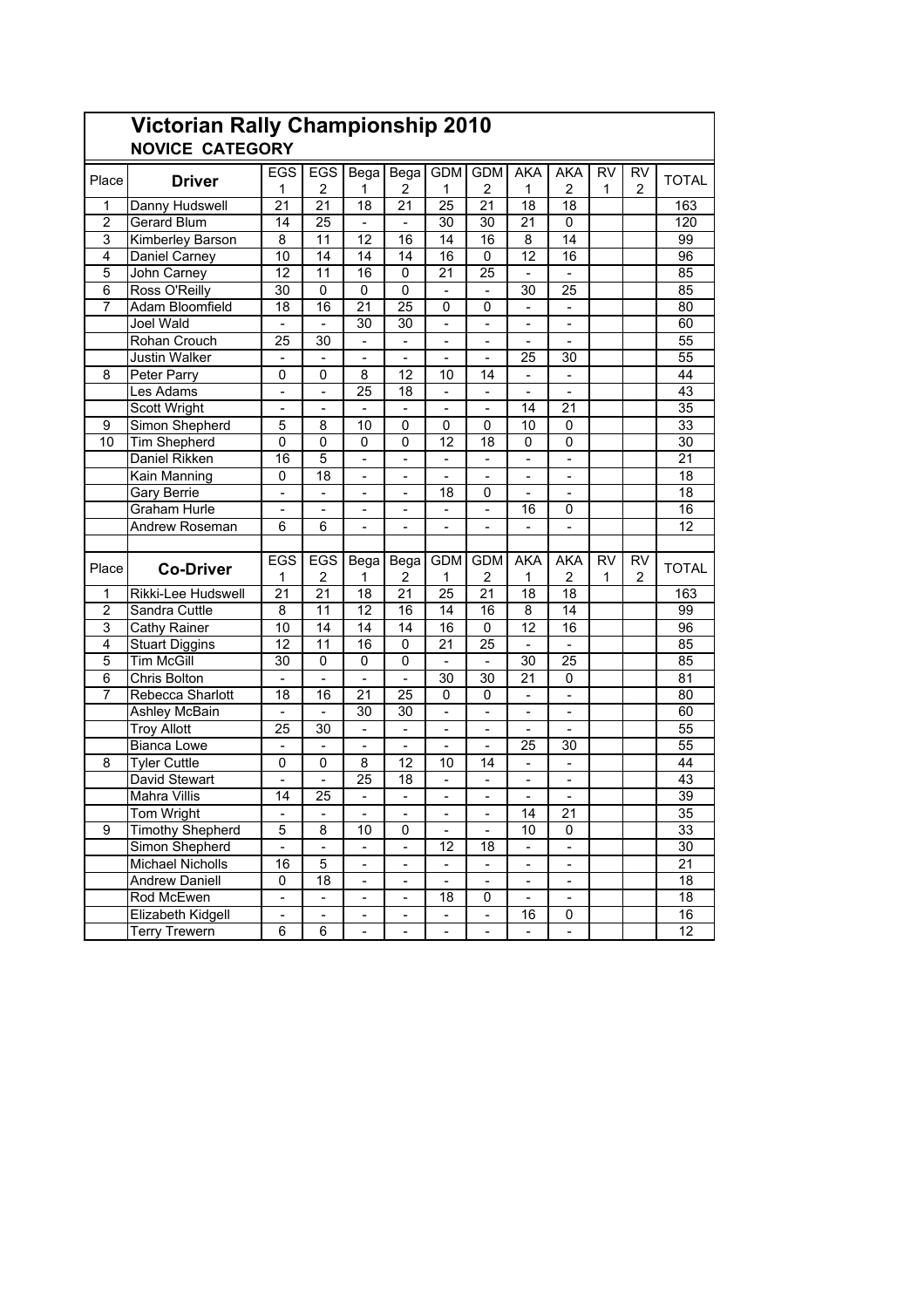|                | <b>Victorian Rally Championship 2010</b> |            |            |          |                              |    |                       |                          |                          |           |                |              |
|----------------|------------------------------------------|------------|------------|----------|------------------------------|----|-----------------------|--------------------------|--------------------------|-----------|----------------|--------------|
|                |                                          |            |            |          |                              |    |                       |                          |                          |           |                |              |
| Place          | P1 Driver                                | <b>EGS</b> | <b>EGS</b> |          |                              |    | Bega Bega GDM GDM AKA |                          | <b>AKA</b>               | <b>RV</b> | <b>RV</b>      | <b>TOTAL</b> |
|                |                                          |            | 2          | 1        | 2                            |    | 2                     |                          | 2                        |           | $\overline{2}$ |              |
|                | Kain Manning                             | 0          | 30         | $\Omega$ | 30                           | 25 | 25                    | 25                       | 30                       |           |                | 165          |
| 2              | <b>Brad Sanders</b>                      | 30         | 0          | ۰        |                              | 30 | 30                    | 30                       | $\mathbf 0$              |           |                | 120          |
|                | Aiden O'Halloran                         | 21         | 25         | ۰        |                              |    |                       |                          | $\overline{\phantom{0}}$ |           |                | 46           |
|                | Scott Jennison                           | 25         | 0          |          |                              |    |                       |                          |                          |           |                | 25           |
|                |                                          |            |            |          |                              |    |                       |                          |                          |           |                |              |
| Place          | <b>P1 Co-Driver</b>                      | <b>EGS</b> | <b>EGS</b> |          |                              |    | Bega Bega GDM GDM AKA |                          | AKA                      | <b>RV</b> | <b>RV</b>      | <b>TOTAL</b> |
|                |                                          |            | 2          |          | 2                            |    | 2                     |                          | 2                        |           | 2              |              |
|                | <b>Kylie Turner</b>                      | -          | -          | $\Omega$ | 30                           | 25 | 25                    | 25                       | 30                       |           |                | 135          |
| $\overline{2}$ | Melinda Sanders                          | 30         | 0          | ۰        | $\blacksquare$               | 30 | 30                    | $\overline{\phantom{0}}$ | $\overline{\phantom{0}}$ |           |                | 90           |
|                | Deb Howard-Jones                         | 21         | 25         | ۰        | $\qquad \qquad \blacksquare$ |    |                       |                          | $\overline{\phantom{0}}$ |           |                | 46           |
|                | <b>Andrew Daniell</b>                    | 0          | 30         | ۰        | $\qquad \qquad$              |    |                       |                          | $\overline{\phantom{0}}$ |           |                | 30           |
|                | Bernie O'Halloran                        | -          | -          | -        |                              |    |                       | 30                       | 0                        |           |                | 30           |
|                | Adrian Wilson                            | 25         | 0          |          |                              |    |                       |                          |                          |           |                | 25           |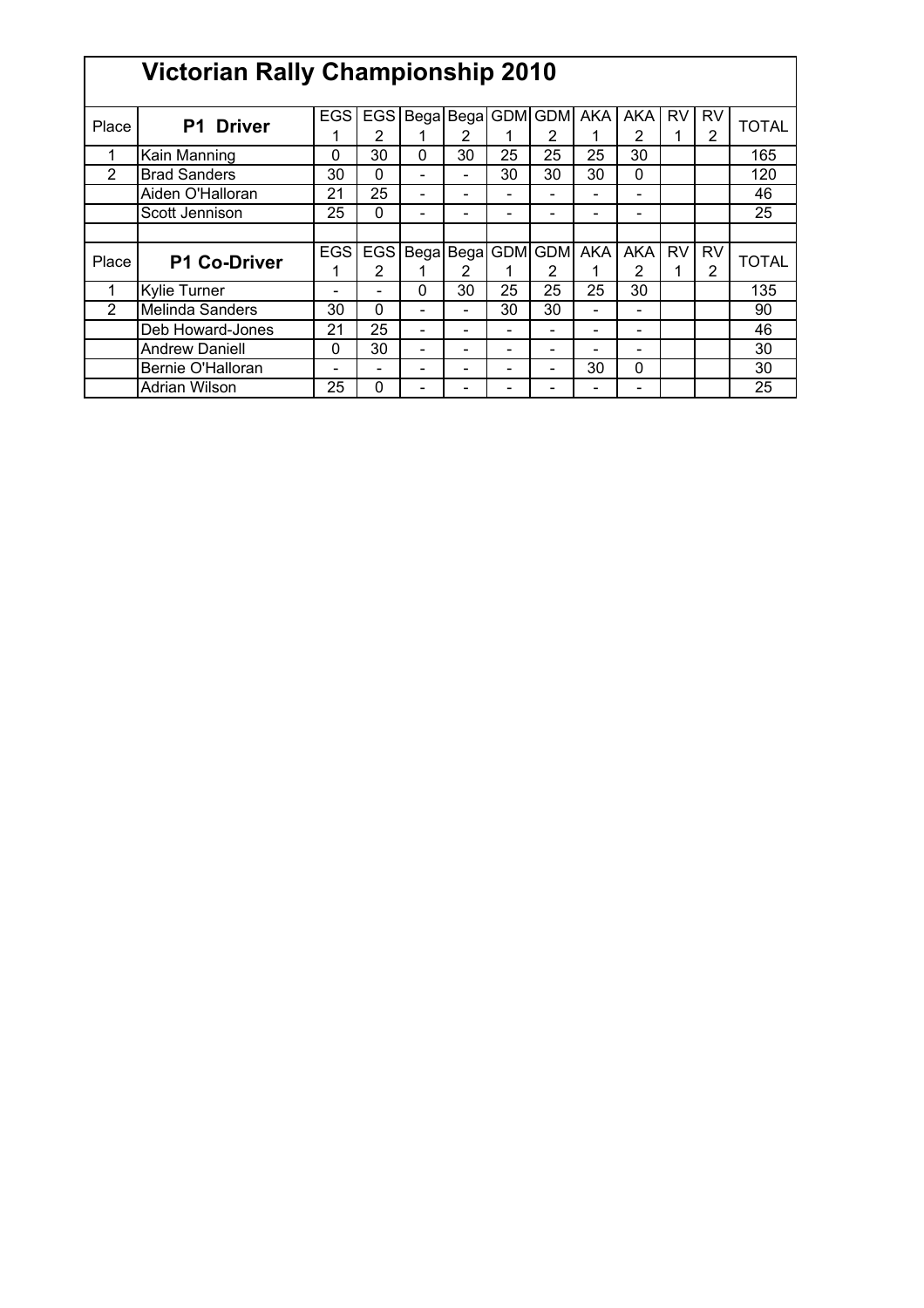|                 | <b>Victorian Rally Championship 2010</b> |                              |                                  |                          |                              |                              |                              |                 |                              |                           |                             |                  |
|-----------------|------------------------------------------|------------------------------|----------------------------------|--------------------------|------------------------------|------------------------------|------------------------------|-----------------|------------------------------|---------------------------|-----------------------------|------------------|
| Place           | P2 Driver                                | <b>EGS</b><br>1              | <b>EGS</b><br>$\overline{2}$     | Bega<br>1                | Bega<br>$\overline{2}$       | <b>GDM</b><br>$\mathbf{1}$   | <b>GDM</b><br>$\overline{2}$ | AKA<br>1        | <b>AKA</b><br>$\overline{2}$ | <b>RV</b><br>$\mathbf{1}$ | <b>RV</b><br>$\overline{2}$ | <b>TOTAL</b>     |
| $\mathbf{1}$    | Steven Mackenzie                         | $\overline{30}$              | $\overline{30}$                  | $\overline{25}$          | $\overline{0}$               | $\overline{30}$              | $\overline{30}$              | $\overline{30}$ | $\overline{30}$              |                           |                             | 205              |
| $\overline{2}$  | <b>Tony Moore</b>                        | $\overline{25}$              | $\overline{25}$                  | $\overline{30}$          | $\overline{30}$              | $\overline{25}$              | $\overline{21}$              | $\overline{25}$ | $\overline{21}$              |                           |                             | $\overline{202}$ |
| 3               | Peter Morrison                           | 18                           | $\overline{14}$                  | $\overline{21}$          | $\overline{21}$              | 16                           | 18                           | $\overline{18}$ | 18                           |                           |                             | 144              |
| $\overline{4}$  | Danny Hudswell                           | $\overline{21}$              | $\overline{16}$                  | 18                       | $\overline{25}$              | $\overline{18}$              | $\overline{12}$              | $\overline{14}$ | $\overline{14}$              |                           |                             | 138              |
| 5               | <b>Gerard Blum</b>                       | 16                           | $\overline{21}$                  | $\overline{\phantom{a}}$ | $\blacksquare$               | $\overline{21}$              | $\overline{25}$              | $\overline{21}$ | $\overline{0}$               |                           |                             | 104              |
| 6               | Daniel Anderson                          | 12                           | $\overline{12}$                  | $\overline{\phantom{0}}$ | ÷,                           | 12                           | 16                           | 16              | 16                           |                           |                             | 84               |
| $\overline{7}$  | Daniel Carney                            | $\overline{8}$               | 10                               | $\overline{14}$          | $\overline{16}$              | $\overline{10}$              | $\overline{0}$               | $\overline{10}$ | $\overline{12}$              |                           |                             | $\overline{80}$  |
| $\overline{8}$  | Kimberley Barson                         | $\overline{6}$               | $\overline{7}$                   | $\overline{12}$          | $\overline{18}$              | $\overline{8}$               | $\overline{10}$              | $\overline{8}$  | $\overline{10}$              |                           |                             | 79               |
| 9               | John Carney                              | $\overline{10}$              | $\overline{7}$                   | 16                       | $\mathbf 0$                  | 14                           | 14                           | $\overline{a}$  | $\overline{a}$               |                           |                             | 61               |
| 10              | Peter Parry                              | $\mathbf 0$                  | 0                                | 10                       | $\overline{14}$              | 6                            | 8                            | $\blacksquare$  | $\blacksquare$               |                           |                             | 38               |
|                 | Michael Loxton                           | 14                           | 18                               | $\overline{\phantom{a}}$ | $\blacksquare$               | ÷,                           | $\overline{\phantom{0}}$     | $\blacksquare$  | $\overline{a}$               |                           |                             | 32               |
|                 | Leigh Garrioch                           | $\overline{\phantom{0}}$     | $\frac{1}{2}$                    | $\blacksquare$           | $\blacksquare$               | L,                           | $\overline{\phantom{0}}$     | 0               | 25                           |                           |                             | $\overline{25}$  |
|                 | <b>Graham Hurle</b>                      | $\qquad \qquad \blacksquare$ | $\blacksquare$                   | $\overline{\phantom{0}}$ | $\qquad \qquad \blacksquare$ | ÷,                           | $\overline{\phantom{0}}$     | 12              | $\mathbf 0$                  |                           |                             | 12               |
|                 | Andrew Roseman                           | 5                            | $\overline{5}$                   | $\overline{\phantom{0}}$ | $\overline{\phantom{a}}$     | $\qquad \qquad \blacksquare$ | $\overline{\phantom{0}}$     |                 | $\blacksquare$               |                           |                             | 10               |
|                 |                                          |                              |                                  |                          |                              |                              |                              |                 |                              |                           |                             |                  |
| Place           | <b>P2 Co-Driver</b>                      | <b>EGS</b>                   | <b>EGS</b>                       | Bega                     | Bega                         | <b>GDM</b>                   | <b>GDM</b>                   | <b>AKA</b>      | <b>AKA</b>                   | <b>RV</b>                 | <b>RV</b>                   | <b>TOTAL</b>     |
|                 |                                          | 1                            | $\overline{2}$                   | 1                        | $\overline{2}$               | 1                            | $\overline{2}$               | 1               | 2                            | 1                         | $\overline{2}$              |                  |
| 1               | Nikki Moore                              | 25                           | 25                               | 30                       | 30                           | 25                           | 21                           | 25              | 21                           |                           |                             | 202              |
| $\overline{2}$  | Susan Wasson                             | 18                           | 14                               | $\overline{21}$          | $\overline{21}$              | 16                           | 18                           | 18              | 18                           |                           |                             | 144              |
| $\overline{3}$  | Rikkie-Lee Hudswell                      | 21                           | 16                               | 18                       | 25                           | 18                           | 12                           | 14              | 14                           |                           |                             | 138              |
| $\overline{4}$  | <b>Stuart Diggins</b>                    | 10                           | $\overline{7}$                   | $\overline{16}$          | $\overline{0}$               | 14                           | $\overline{14}$              | $\overline{0}$  | $\overline{25}$              |                           |                             | $\overline{86}$  |
| $\overline{5}$  | Jason Hague                              | $\overline{a}$               | $\overline{a}$                   |                          |                              |                              |                              |                 |                              |                           |                             | 85               |
| $\overline{6}$  |                                          |                              |                                  | $\overline{25}$          | $\overline{0}$               | $\overline{30}$              | $\overline{30}$              | $\overline{a}$  | L.                           |                           |                             |                  |
|                 | <b>Matthew Anderson</b>                  | 12                           | 12                               |                          | L.                           | $\overline{12}$              | 16                           | 16              | 16                           |                           |                             | $\overline{84}$  |
| $\overline{7}$  | <b>Cathie Rainer</b>                     | 8                            | 10                               | 14                       | 16                           | 10                           | 0                            | 10              | 12                           |                           |                             | 80               |
| 8               | Sandra Cuttle                            | 6                            | $\overline{7}$                   | 12                       | 18                           | 8                            | 10                           | 8               | 10                           |                           |                             | 79               |
| $\overline{9}$  | Chris Bolton                             | L,                           | $\blacksquare$                   | $\overline{\phantom{0}}$ | ÷,                           | $\overline{21}$              | $\overline{25}$              | $\overline{21}$ | $\mathbf 0$                  |                           |                             | 67               |
| $\overline{10}$ | Dan Parry                                | $\overline{30}$              | 30                               |                          | $\overline{a}$               |                              | $\overline{\phantom{0}}$     |                 |                              |                           |                             | 60               |
|                 | Jenna Kelley                             | $\overline{a}$               | $\overline{a}$                   |                          | L.                           |                              | $\overline{a}$               | $\overline{30}$ | $\overline{30}$              |                           |                             | 60               |
| 11              | <b>Tyler Cuttle</b>                      | $\mathbf 0$                  | $\overline{0}$                   | 10                       | 14                           | 6                            | 8                            | $\overline{a}$  | $\overline{a}$               |                           |                             | $\overline{38}$  |
|                 | <b>Mahra Villis</b>                      | $\overline{16}$              | $\overline{21}$                  |                          | $\ddot{\phantom{1}}$         | $\overline{a}$               | L                            | $\blacksquare$  | $\overline{\phantom{0}}$     |                           |                             | $\overline{37}$  |
|                 | Ari Paterson                             | 14                           | 18                               | $\overline{a}$           | L,                           | ÷,                           | $\overline{a}$               |                 | $\overline{a}$               |                           |                             | 32               |
|                 | Elizabeth Kidgell                        | 5                            | $\blacksquare$<br>$\overline{5}$ |                          | $\ddot{\phantom{1}}$         |                              | $\overline{a}$               | $\overline{12}$ | $\mathbf 0$                  |                           |                             | $\overline{12}$  |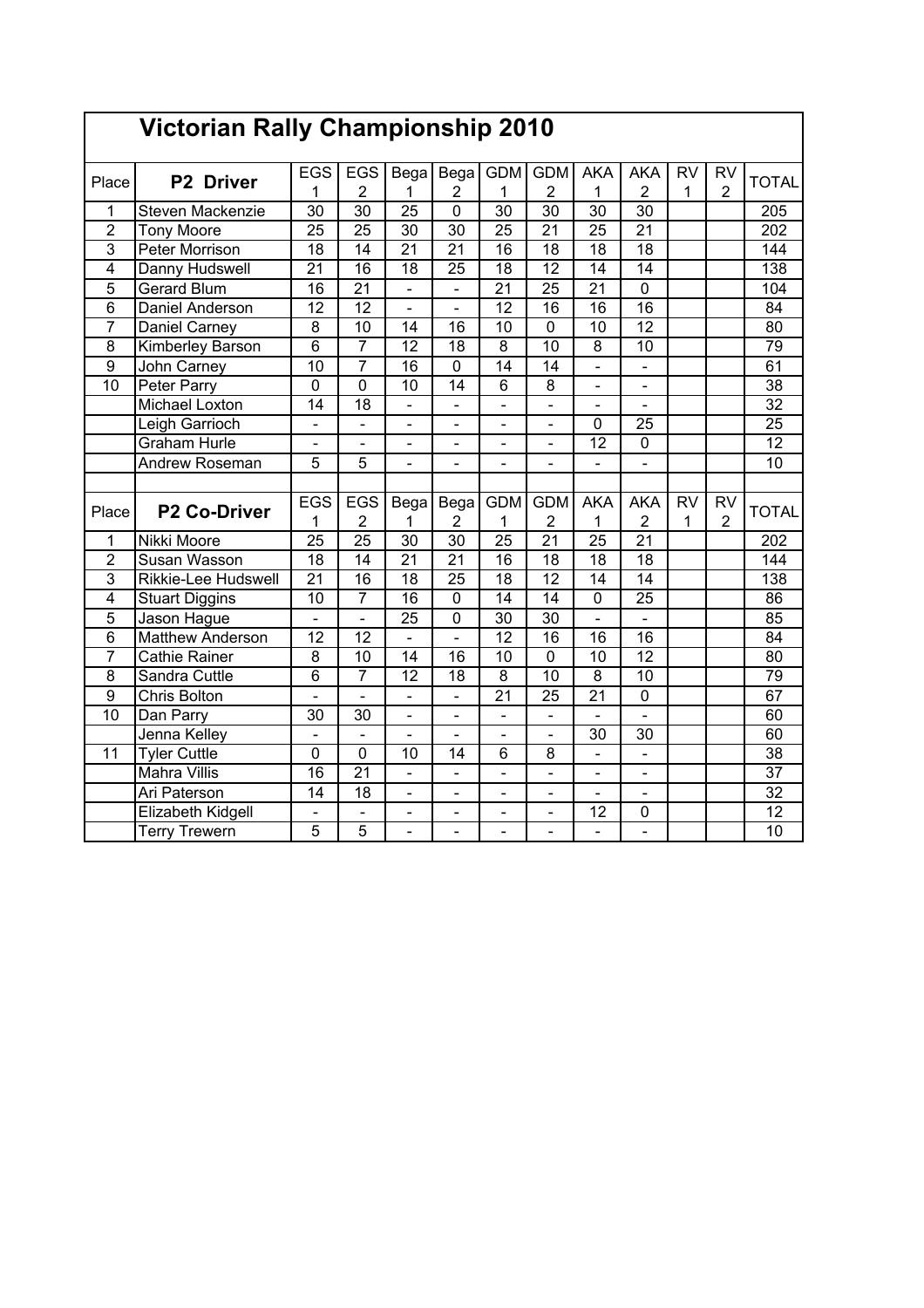|                | <b>Victorian Rally Championship 2010</b> |                          |                          |                              |                |                          |                |                          |                          |           |                |              |
|----------------|------------------------------------------|--------------------------|--------------------------|------------------------------|----------------|--------------------------|----------------|--------------------------|--------------------------|-----------|----------------|--------------|
|                |                                          |                          |                          |                              |                |                          |                |                          |                          |           |                |              |
| Place          | P3 Driver                                | <b>EGS</b>               | <b>EGS</b>               |                              | Bega Bega GDM  |                          | <b>GDM</b>     | <b>AKA</b>               | <b>AKA</b>               | <b>RV</b> | <b>RV</b>      | <b>TOTAL</b> |
|                |                                          | 1                        | 2                        | 1                            | 2              | 1                        | $\overline{2}$ | 1                        | $\overline{2}$           | 1         | $\overline{2}$ |              |
| 1              | Ben Mackenzie                            | 18                       | 30                       | 21                           | 21             | 25                       | 25             | 18                       | 18                       |           |                | 176          |
| $\overline{2}$ | <b>Rob Davis</b>                         | 21                       | 21                       | 30                           | 30             |                          |                | 21                       | $\overline{21}$          |           |                | 144          |
|                | <b>Brendan Brown</b>                     | $\overline{\phantom{0}}$ | $\overline{\phantom{0}}$ | $\overline{a}$               | $\overline{a}$ | 30                       | 30             | $\overline{a}$           | $\overline{\phantom{0}}$ |           |                | 60           |
|                | <b>Justin Walker</b>                     | $\overline{a}$           | $\overline{\phantom{0}}$ | $\qquad \qquad \blacksquare$ | $\overline{a}$ | ۰                        | $\overline{a}$ | 30                       | 30                       |           |                | 60           |
|                | <b>Bernie Miron</b>                      | 25                       | 25                       |                              |                |                          |                |                          |                          |           |                | 50           |
|                | Joel Wald                                | $\overline{a}$           | $\overline{\phantom{0}}$ | 25                           | 25             | $\overline{\phantom{0}}$ | ۰              |                          |                          |           |                | 50           |
| 3              | Ross Allan                               | $\overline{\phantom{0}}$ | $\overline{\phantom{0}}$ | -                            | -              | $\overline{\phantom{0}}$ | -              | 25                       | 25                       |           |                | 50           |
|                | Daniel Rikken                            | 16                       | 18                       | ۰                            |                |                          |                |                          |                          |           |                | 34           |
| 4              | Ross O'Reilly                            | 30                       | $\Omega$                 | 0                            | $\Omega$       | -                        |                | $\Omega$                 | 0                        |           |                | 30           |
|                |                                          |                          |                          |                              |                |                          |                |                          |                          |           |                |              |
| Place          |                                          | <b>EGS</b>               | <b>EGS</b>               |                              | Bega Bega      |                          | <b>GDM</b> GDM | <b>AKA</b>               | <b>AKA</b>               | <b>RV</b> | <b>RV</b>      | <b>TOTAL</b> |
|                | P3 Co-Driver                             | 1                        | 2                        | 1                            | $\overline{2}$ | 1                        | $\overline{2}$ | 1                        | $\overline{2}$           | 1         | 2              |              |
| 1              | Kimberley O'Halloran                     | 21                       | 21                       | 30                           | 30             | $\overline{\phantom{0}}$ | -              | 21                       | 21                       |           |                | 144          |
| $\overline{2}$ | <b>Brett Williams</b>                    | 18                       | 30                       |                              | $\overline{a}$ |                          | $\overline{a}$ | 18                       | 18                       |           |                | 84           |
|                | Sam Robison                              | $\overline{a}$           |                          | L,                           | $\overline{a}$ | 30                       | 30             |                          |                          |           |                | 60           |
|                | Bianca Lowe                              | $\overline{a}$           | $\overline{\phantom{0}}$ | $\overline{\phantom{a}}$     | -              | $\overline{\phantom{0}}$ | -              | 30                       | 30                       |           |                | 60           |
|                | Andrew Ormesher                          | 25                       | 25                       |                              |                |                          | ۰              |                          |                          |           |                | 50           |
|                | Ashley McBain                            | $\overline{a}$           | $\overline{\phantom{0}}$ | 25                           | 25             | $\overline{\phantom{0}}$ |                | $\overline{a}$           | $\overline{\phantom{0}}$ |           |                | 50           |
|                | <b>Phil Nicholas</b>                     | $\overline{\phantom{0}}$ | $\overline{a}$           | $\overline{a}$               | $\overline{a}$ | 25                       | 25             | $\overline{a}$           | $\overline{a}$           |           |                | 50           |
| 3              | Scott Allan                              |                          |                          |                              |                |                          |                | 25                       | 25                       |           |                | 50           |
|                | <b>Terry Trewern</b>                     | $\overline{a}$           | $\overline{a}$           | 21                           | 21             | $\overline{\phantom{0}}$ | $\overline{a}$ | $\overline{a}$           | $\overline{\phantom{0}}$ |           |                | 42           |
|                | <b>Michael Nicholls</b>                  | 16                       | 18                       | $\overline{a}$               | -              | $\overline{\phantom{0}}$ | -              | $\overline{\phantom{0}}$ | $\overline{\phantom{0}}$ |           |                | 34           |
| 4              | <b>Tim McGill</b>                        | 30                       | 0                        | 0                            | 0              |                          |                | $\mathbf 0$              | 0                        |           |                | 30           |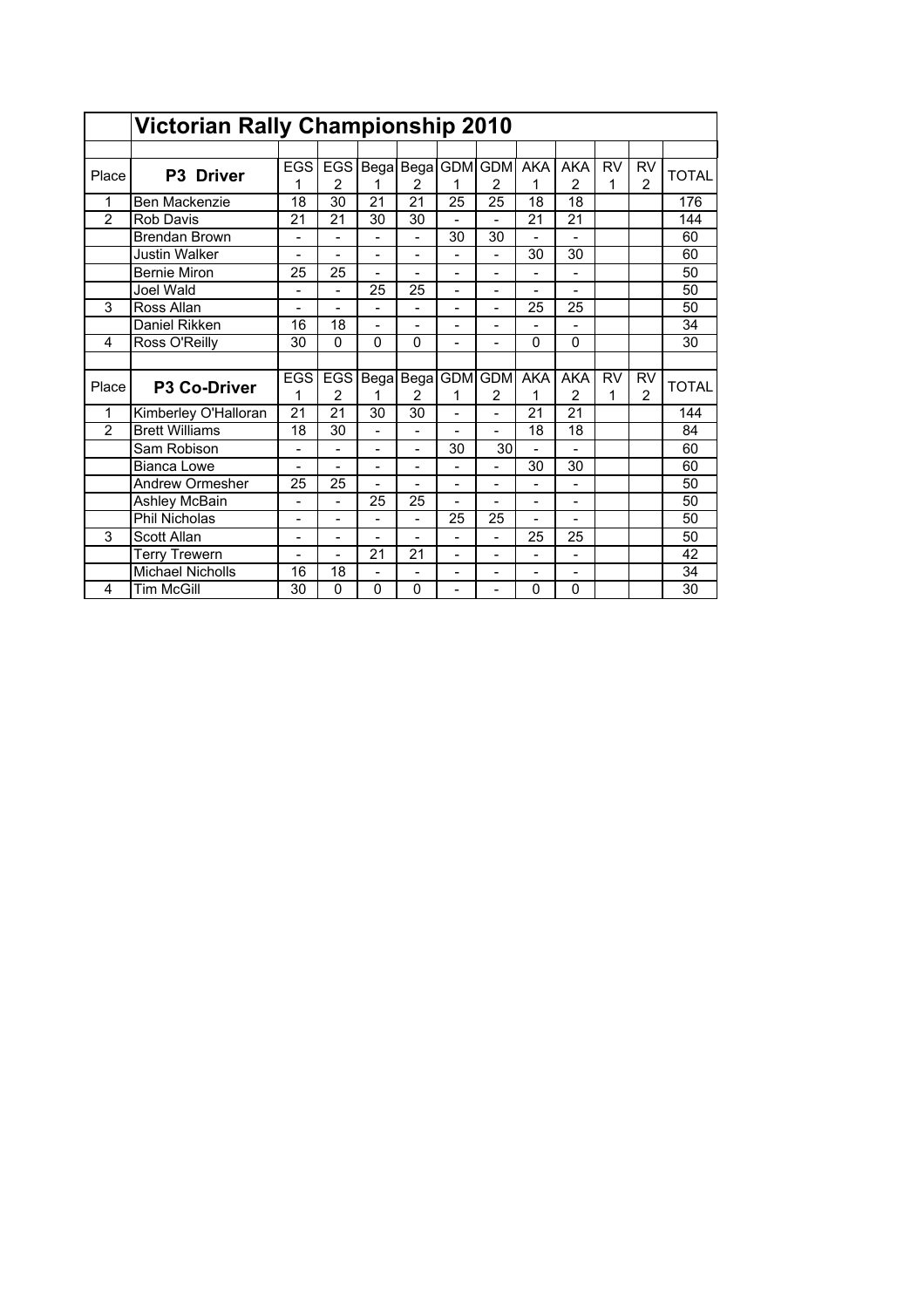|                 | Victorian Rally Championship 2010 |                          |                              |                          |                              |                          |                              |                          |                              |                |                                |                 |
|-----------------|-----------------------------------|--------------------------|------------------------------|--------------------------|------------------------------|--------------------------|------------------------------|--------------------------|------------------------------|----------------|--------------------------------|-----------------|
| Place           | <b>P4 Driver</b>                  | <b>EGS</b><br>1          | <b>EGS</b><br>$\overline{2}$ | Bega<br>1                | Bega<br>2                    | <b>GDM</b><br>1          | <b>GDM</b><br>2              | <b>AKA</b><br>1          | <b>AKA</b><br>$\overline{2}$ | 1              | <b>RV</b> RV<br>$\overline{2}$ | <b>TOTAL</b>    |
| 1               | <b>Alan Friend</b>                | $\overline{21}$          | $\overline{30}$              | $\overline{25}$          | $\overline{25}$              | $\overline{30}$          | $\overline{25}$              | $\overline{30}$          | 30                           |                |                                | 216             |
| $\overline{2}$  | <b>Brian Semmens</b>              | $\overline{25}$          | $\overline{21}$              | 30                       | 30                           | $\overline{25}$          | $\overline{30}$              | $\overline{25}$          | $\overline{25}$              |                |                                | 211             |
| $\overline{3}$  | Ross Stapleton                    | 16                       | 14                           | $\overline{21}$          | $\overline{18}$              | $\overline{18}$          | $\overline{21}$              | $\overline{18}$          | $\overline{18}$              |                |                                | 144             |
| 4               | <b>Andrew Taylor</b>              | 30                       | $\overline{25}$              | $\overline{0}$           | $\overline{21}$              | $\overline{21}$          | 0                            | $\overline{\phantom{0}}$ | $\overline{\phantom{a}}$     |                |                                | $\overline{97}$ |
| $\overline{5}$  | <b>Adam Bloomfield</b>            | $\overline{12}$          | 10                           | $\overline{16}$          | $\overline{16}$              | 0                        | 0                            | 0                        | 0                            |                |                                | $\overline{54}$ |
| 6               | David Lawrance                    | 10                       | $\overline{12}$              | $\overline{a}$           |                              | $\overline{a}$           |                              | 16                       | 14                           |                |                                | 52              |
| $\overline{7}$  | Ross O'Reilly                     |                          |                              |                          |                              |                          |                              | $\overline{21}$          | $\overline{21}$              |                |                                | $\overline{42}$ |
|                 | <b>Campbell Eastwood</b>          | $\overline{18}$          | $\overline{18}$              |                          | L,                           | $\overline{a}$           |                              | $\overline{a}$           |                              |                |                                | $\overline{36}$ |
|                 | Les Adams                         | $\overline{a}$           | $\overline{a}$               | 18                       | 14                           | $\overline{a}$           | $\overline{a}$               | $\overline{a}$           | $\overline{a}$               |                |                                | $\overline{32}$ |
| 8               | <b>Tim Shepherd</b>               | $\overline{\phantom{0}}$ | $\overline{\phantom{a}}$     | $\overline{a}$           | L,                           | 14                       | 18                           | $\overline{\phantom{0}}$ | $\overline{\phantom{a}}$     |                |                                | 32              |
|                 | Rohan Crouch                      | $\overline{14}$          | $\overline{16}$              |                          |                              | $\overline{a}$           |                              | -                        |                              |                |                                | $\overline{30}$ |
| 9               | <b>Steven Shepherd</b>            | $\overline{8}$           | $\overline{8}$               | 14                       | $\mathbf 0$                  | $\overline{a}$           |                              | L,                       |                              |                |                                | 30              |
|                 | <b>Scott Wright</b>               | $\overline{a}$           | $\overline{a}$               |                          | $\overline{a}$               |                          |                              | 14                       | 16                           |                |                                | $\overline{30}$ |
|                 | <b>Gary Berrie</b>                |                          |                              |                          |                              | $\overline{16}$          | 0                            |                          |                              |                |                                | 16              |
| $\overline{10}$ | Simon Shepherd                    | $\overline{\phantom{0}}$ | $\overline{\phantom{a}}$     | $\overline{a}$           | $\overline{\phantom{a}}$     | $\overline{a}$           | $\overline{a}$               | $\overline{12}$          | $\overline{0}$               |                |                                | 12              |
|                 | <b>Neil Schey</b>                 | $\overline{\phantom{0}}$ | $\overline{\phantom{a}}$     | $\overline{\phantom{0}}$ | $\overline{\phantom{a}}$     | $\overline{\phantom{0}}$ | $\overline{\phantom{0}}$     | $\overline{10}$          | $\overline{0}$               |                |                                | 10              |
|                 |                                   |                          |                              |                          |                              |                          |                              |                          |                              |                |                                |                 |
| Place           | <b>P4 Co-Driver</b>               | <b>EGS</b><br>1          | EGS<br>$\overline{2}$        | Bega<br>1                | Bega<br>$\overline{2}$       | <b>GDM</b><br>1          | <b>GDM</b><br>$\overline{2}$ | <b>AKA</b><br>1          | <b>AKA</b><br>$\overline{2}$ | <b>RV</b><br>1 | <b>RV</b><br>$\overline{2}$    | <b>TOTAL</b>    |
| 1               | <b>Robin Smalley</b>              | $\overline{21}$          | $\overline{30}$              | $\overline{25}$          | $\overline{25}$              | $\overline{30}$          | $\overline{25}$              | $\overline{30}$          | $\overline{30}$              |                |                                | 216             |
| $\overline{2}$  | Dan Parry                         | $\overline{\phantom{a}}$ | $\frac{1}{2}$                | $\overline{30}$          | $\overline{30}$              | $\overline{25}$          | $\overline{30}$              | $\overline{25}$          | $\overline{25}$              |                |                                | 165             |
| $\overline{3}$  | Michael Stanbrough                | $\overline{30}$          | $\overline{25}$              | $\overline{0}$           | $\overline{21}$              | $\overline{21}$          | $\overline{0}$               | $\overline{\phantom{0}}$ | $\overline{\phantom{a}}$     |                |                                | $\overline{97}$ |
| $\overline{4}$  | lan Crook                         |                          |                              | $\overline{21}$          | $\overline{18}$              |                          |                              | $\overline{18}$          | $\overline{18}$              |                |                                | $\overline{75}$ |
| 5               | Correne Seabrook                  | 16                       | $\overline{14}$              | L,                       |                              | 18                       | $\overline{21}$              | $\overline{\phantom{0}}$ | $\overline{\phantom{a}}$     |                |                                | 69              |
| $\overline{6}$  | Rebecca Sharlott                  | $\overline{12}$          | $\overline{10}$              | $\overline{16}$          | $\overline{16}$              | $\overline{0}$           | 0                            | $\overline{a}$           | $\overline{\phantom{a}}$     |                |                                | $\overline{54}$ |
| $\overline{7}$  | Jason Hague                       | $\overline{25}$          | $\overline{21}$              |                          |                              | $\overline{a}$           | $\overline{a}$               | $\overline{a}$           |                              |                |                                | 46              |
| $\overline{8}$  | <b>Timothy Shepherd</b>           | $\overline{8}$           | $\overline{8}$               | $\overline{14}$          | $\overline{0}$               | $\overline{a}$           | L.                           | $\overline{12}$          | $\overline{0}$               |                |                                | 42              |
|                 | <b>Darren Miller</b>              | $\overline{18}$          | $\overline{18}$              | $\frac{1}{2}$            | $\frac{1}{2}$                | $\overline{\phantom{0}}$ | $\overline{\phantom{0}}$     | $\overline{\phantom{0}}$ | $\blacksquare$               |                |                                | $\overline{36}$ |
|                 | <b>David Stewart</b>              |                          |                              | 18                       | 14                           |                          |                              | $\overline{a}$           |                              |                |                                | $\overline{32}$ |
| 9               | Simon Shepherd                    |                          | $\overline{a}$               | $\overline{a}$           | $\overline{\phantom{a}}$     | 14                       | 18                           | $\overline{\phantom{0}}$ |                              |                |                                | 32              |
|                 | <b>Troy Allott</b>                | 14                       | $\overline{16}$              |                          | $\overline{a}$               |                          | $\overline{a}$               |                          |                              |                |                                | $\overline{30}$ |
|                 | David Webb                        |                          |                              | $\overline{a}$           |                              |                          |                              | $\overline{16}$          | 14                           |                |                                | 30              |
|                 | <b>Tom Wright</b>                 | $\overline{\phantom{0}}$ | $\blacksquare$               | $\overline{a}$           | $\blacksquare$               | $\overline{a}$           | $\overline{\phantom{a}}$     | $\overline{14}$          | $\overline{16}$              |                |                                | 30              |
|                 | Darren Davison                    | 10                       | $\overline{12}$              | $\overline{\phantom{0}}$ | $\qquad \qquad \blacksquare$ | $\overline{\phantom{0}}$ | $\overline{\phantom{0}}$     | $\blacksquare$           | $\qquad \qquad \blacksquare$ |                |                                | $\overline{22}$ |
|                 | Rod McEwen                        | $\overline{\phantom{0}}$ | $\overline{\phantom{0}}$     |                          | L,                           | 16                       | $\mathbf 0$                  | $\overline{a}$           |                              |                |                                | $\overline{16}$ |
|                 | <b>Scott Middleton</b>            |                          | $\overline{\phantom{0}}$     | $\overline{a}$           | $\blacksquare$               | ÷,                       | $\overline{a}$               | 10                       | 0                            |                |                                | 10              |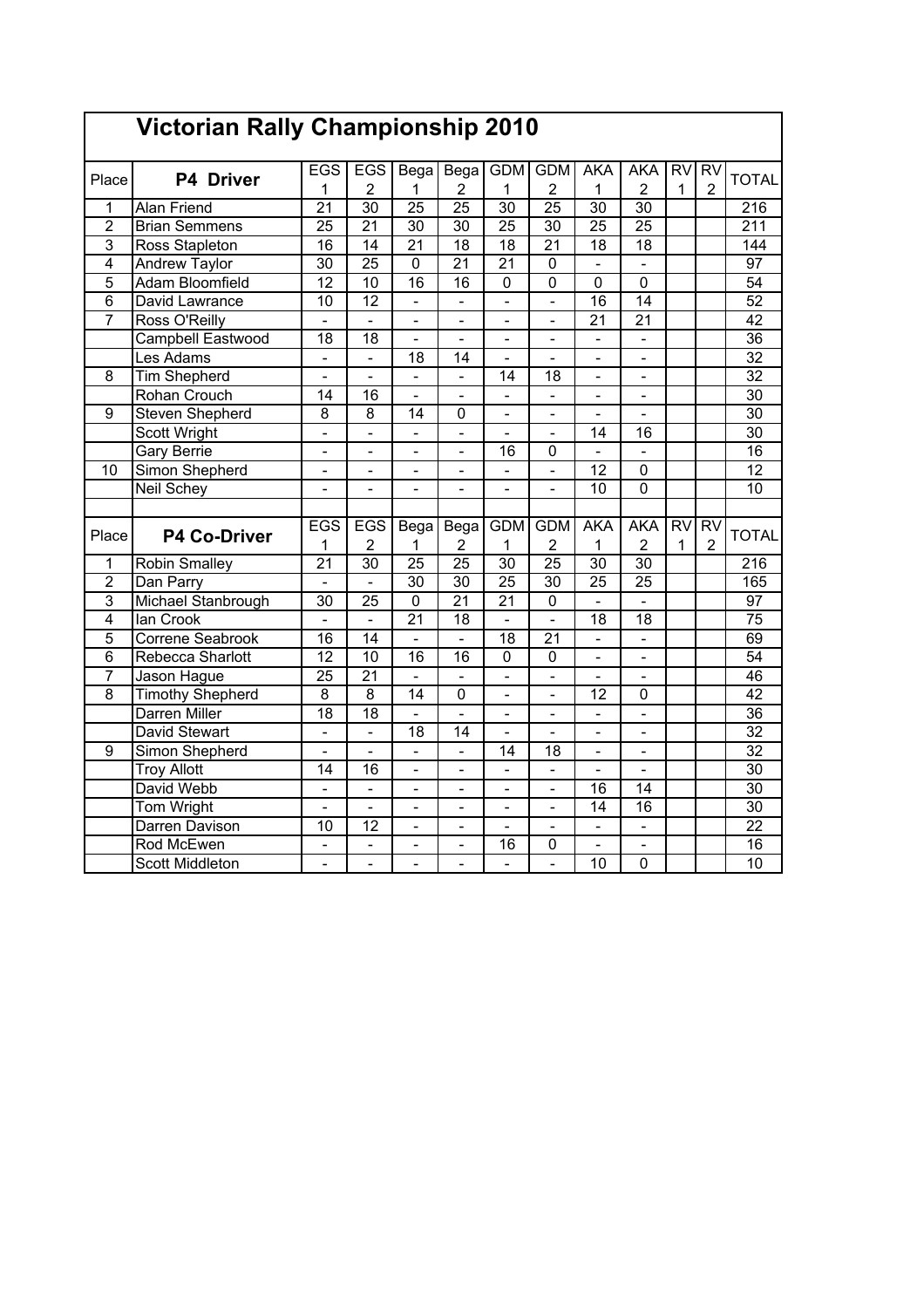|                 | <b>Victorian Rally Championship 2010</b> |                          |                          |                          |                          |                 |                 |                          |                          |  |                  |
|-----------------|------------------------------------------|--------------------------|--------------------------|--------------------------|--------------------------|-----------------|-----------------|--------------------------|--------------------------|--|------------------|
| Place           | <b>P5 Driver</b>                         |                          | EGS 1 EGS 2              | Bega                     | Bega<br>$\overline{2}$   | <b>GDM</b>      | <b>GDM</b><br>2 |                          | AKA 1AKA 2RV 1RV 2       |  | <b>TOTAL</b>     |
| 1               | <b>Nathan Reeves</b>                     | 30                       | 23                       | 30                       | 30                       | 30              | 25              | 30                       | 30                       |  | 228              |
| $\overline{2}$  | <b>Warren Lee</b>                        | 25                       | 30                       | 21                       | 21                       | 21              | 18              | 21                       | 25                       |  | 182              |
| 3               | Jesse Robison                            | $\overline{\phantom{0}}$ | $\overline{a}$           | $\overline{25}$          | $\overline{25}$          | $\overline{25}$ | $\overline{30}$ | $\overline{25}$          | $\overline{0}$           |  | 130              |
| 4               | <b>Steve Kenway</b>                      | 18                       | 23                       | 16                       | 14                       | 12              | 10              | 18                       | 16                       |  | 127              |
| 5               | Wayne Stewart                            | 16                       | 0                        | 12                       | 16                       | 14              | 14              | 16                       | 18                       |  | 106              |
| 6               | Matt Swan                                | 21                       | 18                       | 18                       | 18                       | 18              | 0               | 0                        | 0                        |  | $\overline{93}$  |
| $\overline{7}$  | Dane Berry                               | 8                        | 16                       | 14                       | 12                       | 16              | $\overline{21}$ | 0                        | $\overline{0}$           |  | 87               |
| 8               | John Wilson                              | 14                       | 14                       | ۰                        |                          | 10              | 16              |                          |                          |  | 54               |
| 9               | <b>Sidney Loke</b>                       | 10                       | $\overline{12}$          | 0                        | 0                        |                 |                 | 14                       | $\overline{14}$          |  | $\overline{50}$  |
| 10              | <b>Tim Roberts</b>                       | 12                       | 10                       | $\overline{\phantom{0}}$ |                          | 0               | $\overline{12}$ |                          |                          |  | $\overline{34}$  |
|                 | Alan Wilson                              | L,                       | $\overline{a}$           | 10                       | 10                       | $\blacksquare$  |                 | ۰                        |                          |  | 20               |
|                 |                                          |                          |                          |                          |                          |                 |                 |                          |                          |  |                  |
| Place           | <b>P5 Co-Driver</b>                      |                          | EGS 1 EGS 2              | Bega                     | Bega<br>2                | <b>GDM</b>      | <b>GDM</b><br>2 |                          | AKA 1 AKA 2 RV 1 RV 2    |  | <b>TOTAL</b>     |
| 1               | <b>Scott Spedding</b>                    | $\overline{30}$          | 23                       | $\overline{30}$          | 30                       | $\overline{30}$ | 25              | $\overline{30}$          | 30                       |  | 228              |
| $\overline{2}$  | David Lethlean                           | 25                       | $\overline{30}$          | 21                       | 21                       | 21              | 18              | 21                       | $\overline{25}$          |  | 182              |
| 3               | Adam Wright                              | $\overline{\phantom{0}}$ | $\overline{\phantom{0}}$ | 25                       | 25                       | 25              | 30              | 25                       | $\mathbf 0$              |  | 130              |
| 4               | Lauren Palmer                            | $\overline{18}$          | 23                       | $\overline{16}$          | 14                       | $\overline{12}$ | 10              | $\overline{18}$          | 16                       |  | $\overline{127}$ |
| 5               | Lucas Zinstag                            | 16                       | 0                        | 12                       | 16                       | 14              | 14              | 16                       | 18                       |  | 106              |
| $6\phantom{1}6$ | Nathan Berry                             | 8                        | 16                       | 14                       | 12                       | 16              | 21              | $\mathbf 0$              | $\mathbf 0$              |  | 87               |
| $\overline{7}$  | <b>Paul Franklin</b>                     | 21                       | 18                       | 18                       | 18                       |                 |                 | 0                        | $\mathbf 0$              |  | $\overline{75}$  |
| $\overline{8}$  | <b>Kevin Wilson</b>                      | 14                       | 14                       | $\overline{10}$          | $\overline{10}$          | 10              | $\overline{16}$ |                          |                          |  | $\overline{74}$  |
| 9               | Gary Reynolds                            | 10                       | 12                       | $\mathbf 0$              | 0                        | $\blacksquare$  |                 | 14                       | 14                       |  | 50               |
| 10              | <b>Graham McGrath</b>                    | $\overline{12}$          | $\overline{10}$          | L,                       |                          | 0               | $\overline{12}$ |                          |                          |  | 34               |
|                 | Cale Pearce                              | $\overline{\phantom{0}}$ | $\frac{1}{2}$            | $\overline{\phantom{0}}$ | $\overline{\phantom{0}}$ | 18              | 0               | $\overline{\phantom{0}}$ | $\overline{\phantom{0}}$ |  | 18               |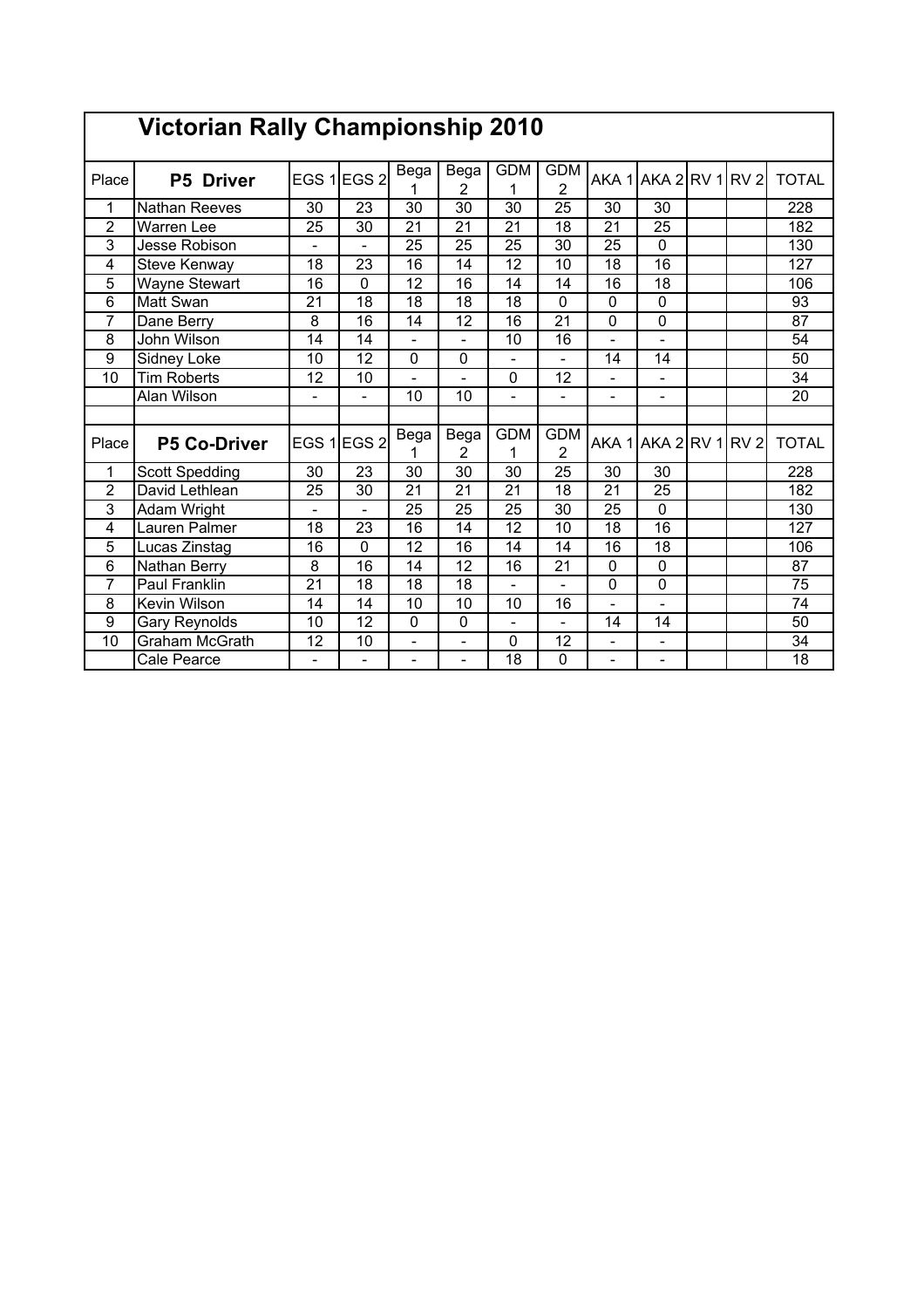## **Victorian Rally Championship 2010**

|                |                      | <b>EGS</b> | EGS                      | Bega                     | Bega | <b>GDM</b> | <b>GDM</b> | <b>AKA</b>               | <b>AKA</b> | RV | RV |              |
|----------------|----------------------|------------|--------------------------|--------------------------|------|------------|------------|--------------------------|------------|----|----|--------------|
| Place          | <b>CRC Driver</b>    |            | 2                        |                          | 2    |            | 2          |                          | 2          |    | າ  | <b>TOTAL</b> |
| 4              | Tim Reynolds         | 30         | 30                       | $\overline{\phantom{a}}$ |      |            |            | 21                       | 21         |    |    | 102          |
| 2              | <b>Grant Walker</b>  | -          | $\overline{\phantom{0}}$ | 30                       | 0    |            |            | 25                       | 25         |    |    | 80           |
| 3              | <b>Neil Schey</b>    |            |                          | $\overline{\phantom{0}}$ |      | 30         | 30         | -                        |            |    |    | 60           |
|                | Paul Batten          |            |                          |                          |      |            |            | 30                       | 30         |    |    | 60           |
|                |                      |            |                          |                          |      |            |            |                          |            |    |    |              |
| Place          | <b>CRC Co-Driver</b> | <b>EGS</b> | <b>EGS</b>               | Bega                     | Bega | <b>GDM</b> | <b>GDM</b> | <b>AKA</b>               | <b>AKA</b> | RV | RV | <b>TOTAL</b> |
|                |                      |            | 2                        |                          | 2    |            | 2          |                          | 2          |    | 2  |              |
|                | Simon Reynolds       | 30         | 30                       | $\,$                     |      |            |            | 21                       | 21         |    |    | 102          |
| $\overline{2}$ | <b>Craig Thomas</b>  |            |                          | 30                       | 0    |            |            | 25                       | 25         |    |    | 80           |
|                | Darren Roberts       |            |                          | $\overline{\phantom{0}}$ |      | 30         | 30         | $\overline{\phantom{0}}$ |            |    |    | 60           |
|                | Jenny Cole           |            |                          |                          |      |            |            | 30                       | 30         |    |    | 60           |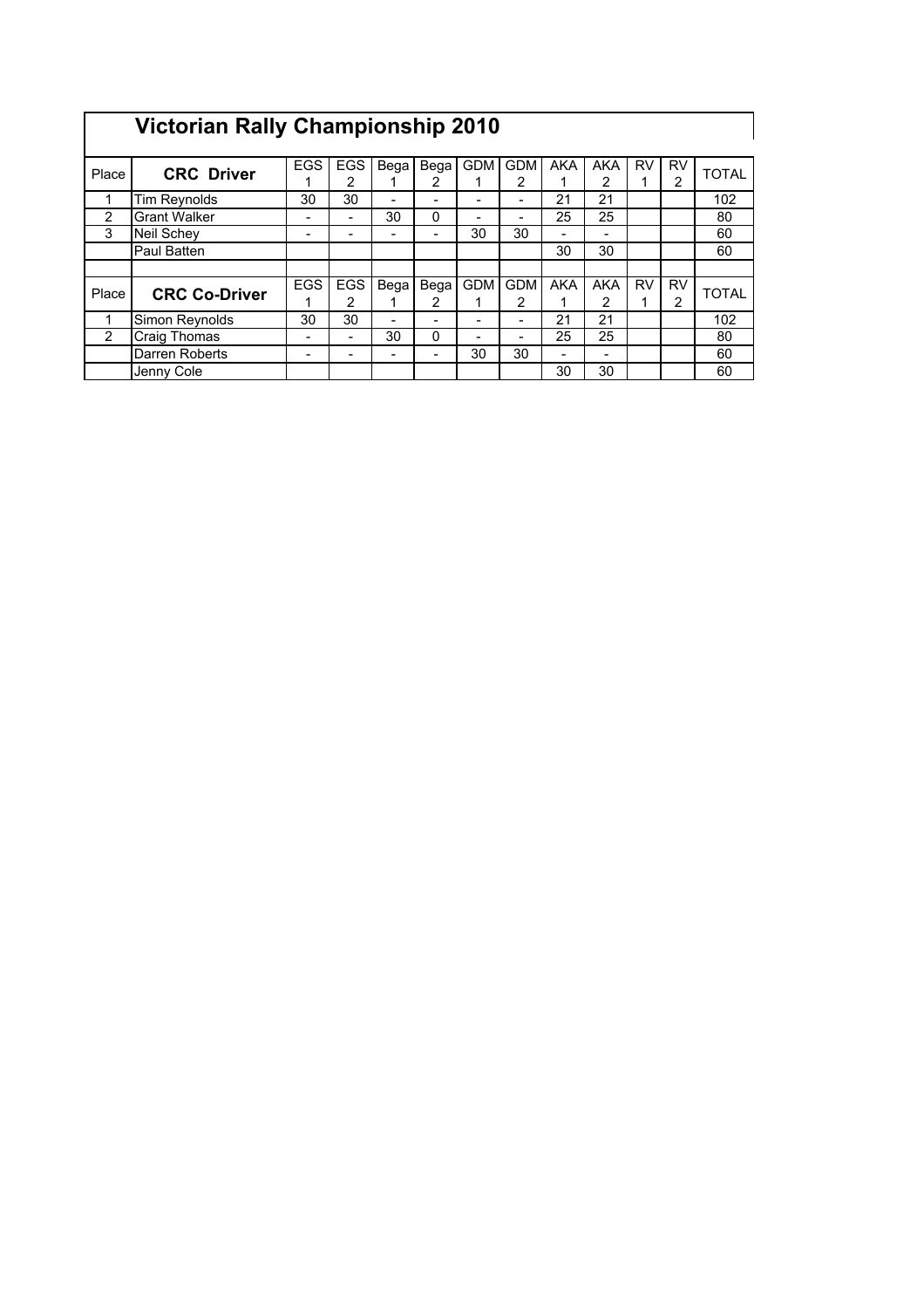## **Victorian Rally Championship 2010**

| Place   | <b>STUCKEY AWARD</b> |    | EGS 1 EGS 2 | Bega | Bega | <b>GDM</b> | <b>GDM</b>               |                          | AKA 1 AKA 2 | <b>RV</b> | RV<br>ີ | <b>TOTAL</b> |
|---------|----------------------|----|-------------|------|------|------------|--------------------------|--------------------------|-------------|-----------|---------|--------------|
|         | Tony Moore           | 30 | 30          | 30   | 30   | 21         | 21                       | 25                       | 25          |           |         | 212          |
|         | Kimberley Barson     | 25 | 25          | 21   | 25   | 18         | 18                       | 21                       | 21          |           |         | 174          |
| ◠<br>ر، | Steven MacKenzie     |    | -           | 25   |      | 30         | 30                       | 30                       | 30          |           |         | 145          |
|         | Brendan Brown        |    | -           | -    |      | 25         | 25                       | -                        | -           |           |         | 50           |
|         | Andrew Roseman       | 21 | 21          | ۰.   |      |            | $\overline{\phantom{0}}$ | $\overline{\phantom{0}}$ | -           |           |         | 42           |